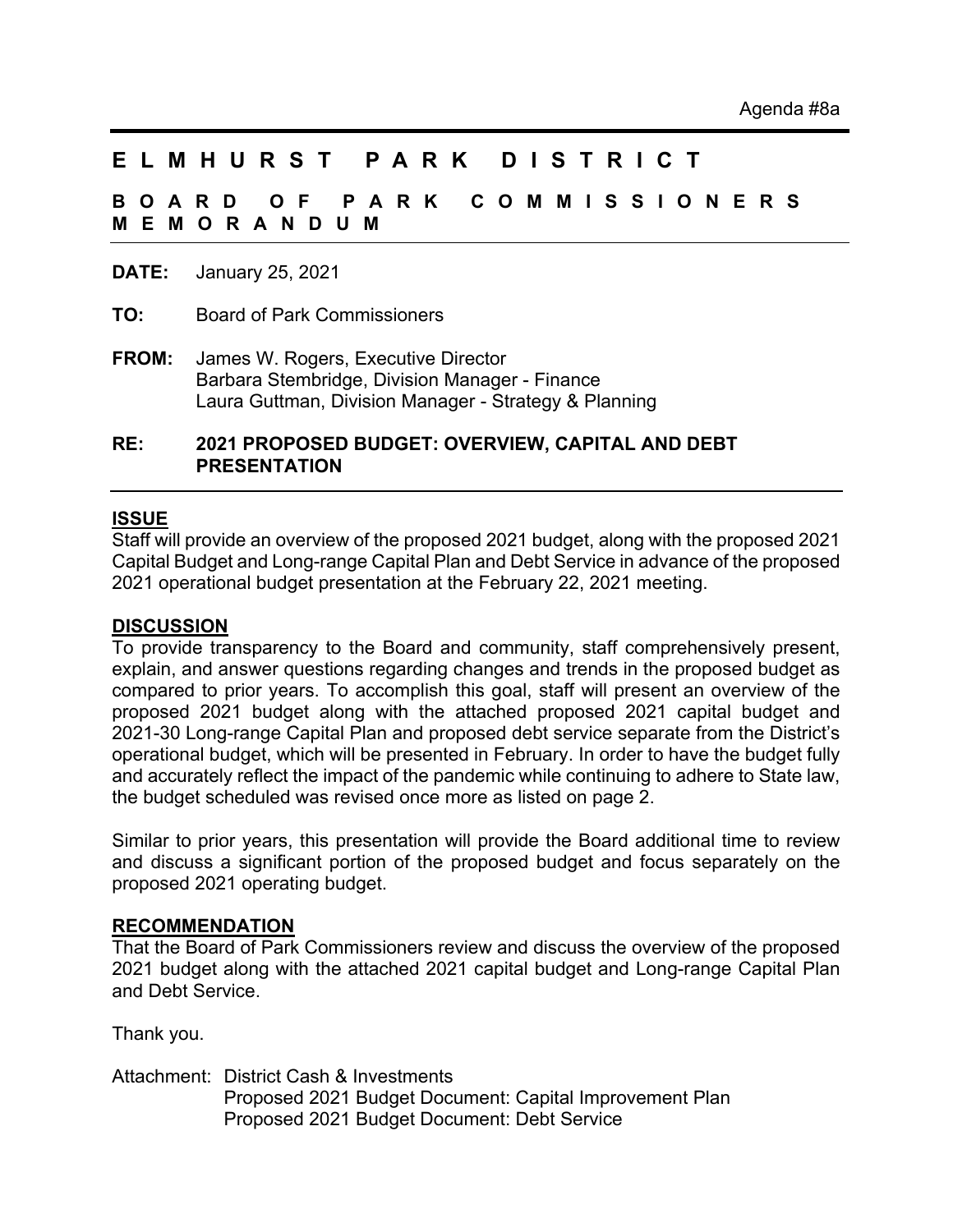## **Revised Modified 2021 Budget Schedule**

| $\checkmark$ | <b>Approve Tax Levy Resolution</b>                                    | 10/12/20 |
|--------------|-----------------------------------------------------------------------|----------|
| $\checkmark$ | Approve Tax Levy Ordinance                                            | 12/14/20 |
|              | ← Achieve Consensus on the 2021 Strategic Work Plan Goals and Tactics | 12/14/20 |
|              | ← Present 2021 Proposed Budget Overview, Capital Plan and Debt        | 01/25/21 |
| $\circ$      | <b>Present 2021 Proposed Operating Budget</b>                         | 02/22/21 |
| $\circ$      | Conduct 2021 Proposed Budget Public Hearing                           | 03/08/21 |
| $\circ$      | <b>Continue 2021 Proposed Budget Discussion</b>                       | 03/08/21 |
| $\circ$      | Approve 2021 Budget Document and 2021 Budget and Appropriation        | 03/22/21 |
|              | Ordinance and Tax Levy Ordinance                                      |          |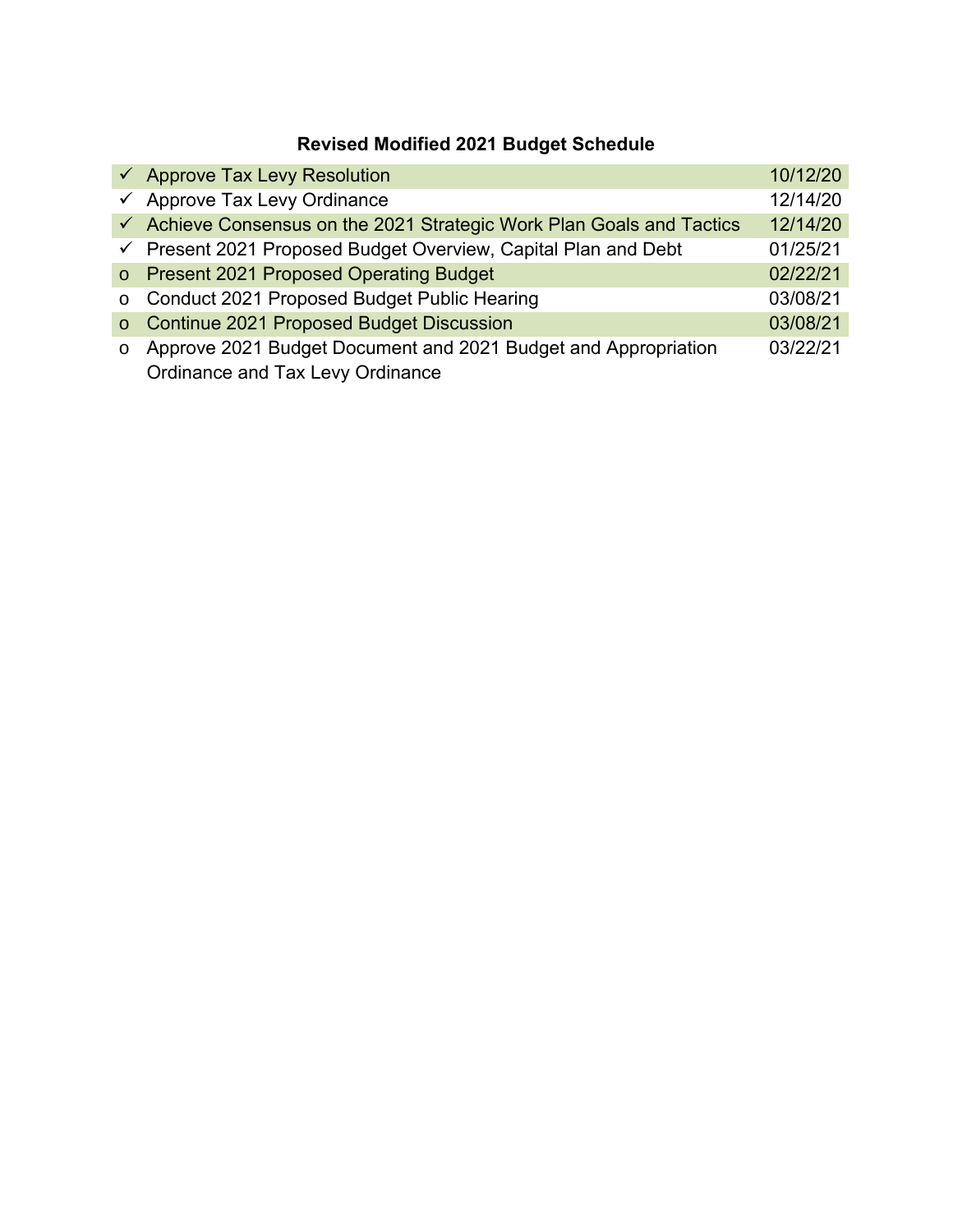|    | <b>Elmhurst Park District</b> |                    |                          |                  |                        |                        |                    |                  |                  |                    |          |                        |           |                      |
|----|-------------------------------|--------------------|--------------------------|------------------|------------------------|------------------------|--------------------|------------------|------------------|--------------------|----------|------------------------|-----------|----------------------|
|    | A                             | B                  | $\mathsf{C}$             | D                | F                      |                        | G                  | H                |                  |                    | K        |                        | M         | $\mathsf{N}$         |
|    |                               | <b>Ending</b>      | 2020                     | 2020             | 2020                   | 2020                   | <b>Unaudited</b>   | 2021             | 2021             | <b>Proposed</b>    |          | <b>Budgeted Tier 1</b> | Will the  | Tier <sub>2</sub>    |
|    |                               | 12/31/2019         | <b>Budget</b>            | <b>Budget</b>    | <b>Unaudited (Dec)</b> | <b>Unaudited (Dec)</b> | 12/31/2020         | Projected        | <b>Budgeted</b>  | 12/31/21           |          | Original 2020          | 2020      | <b>Amount</b>        |
|    |                               | Cash &             | <b>Operating</b>         | <b>Operating</b> | <b>Operating</b>       | <b>Operating</b>       | Cash &             | <b>Operating</b> | <b>Operating</b> | Cash &             |          | <b>Fund</b>            | target be | <b>Over (Under)</b>  |
|    | <b>Fund/Department</b>        | <b>Investments</b> | <b>Revenue</b>           | <b>Expenses</b>  | <b>Revenue</b>         | <b>Expenses</b>        | <b>Investments</b> | <b>Revenue</b>   | <b>Expenses</b>  | <b>Investments</b> | Target % | <b>Target</b>          | met?      | <b>Tier 1 Target</b> |
|    |                               |                    |                          |                  |                        |                        |                    |                  |                  |                    |          |                        |           |                      |
|    | 1 General                     | 3,028,125          | 3,981,178                | 4,210,344        | 4,058,489              | 3,097,835              | 3,988,779          | 4,067,801        | 3,418,539        | 4,638,041          | 35%      | 1,473,620              | YES!      | 3,164,421            |
|    | 2 Recreation                  | 3,353,414          | 5,990,999                | 6,840,535        | 2,709,292              | 3,669,779              | 2,392,927          | 4,003,754        | 3,828,013        | 2,568,668          | 10%      | 684,054                | YES!      | 1,884,614            |
|    | 3 Enterprise Svcs             | 3,030,581          | 4,468,937                | 4,780,891        | 1,717,799              | 2,795,727              | 1,952,653          | 2,430,717        | 3,135,558        | 1,247,812          | 15%      | 1,917,134              | YES!      | (669, 322)           |
|    | 4 IMRF                        | 389,705            | 442,844                  | 442,690          | 447,391                | 341,552                | 495,544            | 377,078          | 506,858          | 365,764            | 50%      | 221,345                | YES!      | 144,419              |
|    | 5 FICA                        | 324,903            | 446,755                  | 464,267          | 453,696                | 284,090                | 494,509            | 401,180          | 481,345          | 414,344            | 50%      | 232,134                | YES!      | 182,210              |
|    | 6 Liability Insurance         | 96,119             | 265,249                  | 265,041          | 268,472                | 250,325                | 114,266            | 266,557          | 321,695          | 59,128             | 10%      | 26,504                 | YES!      | 32,624               |
|    | 7 Audit                       | 45,723             | 60,432                   | 60,021           | 63,810                 | 51,065                 | 58,468             | 63,428           | 57,797           | 64,099             | 50%      | 30,011                 | YES!      | 34,089               |
|    | 8 SRA                         | 547,403            | 807,914                  | 713,083          | 825,524                | 360,366                | 1,012,561          | 818,293          | 614,443          | 1,216,411          | 25%      | 178,271                | YES!      | 1,038,140            |
|    | 9 Museum                      | 186,826            | 293,444                  | 346,684          | 296,760                | 308,674                | 174,912            | 293,644          | 288,759          | 179,797            | 25%      | 86,671                 | YES!      | 93,126               |
|    | 10 Sugar Creek                | 24,546             | 1,070,452                | 1,070,328        | 886,146                | 865,150                | 45,542             | ,097,970         | 1,096,705        | 46,807             |          | 300,000                | No        | (253, 193)           |
|    |                               | 11,027,345         | 17,828,204               | 19,193,884       | 11,727,379             | 12,024,563             | 10,730,161         | 13,820,422       | 13,749,712       | 10,800,871         |          | 5, 149, 743            |           | 5,651,128            |
|    |                               |                    |                          |                  |                        |                        |                    |                  |                  |                    |          |                        |           |                      |
|    |                               |                    |                          |                  |                        |                        |                    |                  |                  |                    |          |                        |           |                      |
|    | 11 Debt Service               | 244,623            | 1,775,038                | 2,009,247        | 1,782,403              | 2,007,271              | 19,755             | 2,045,292        | 2,044,016        | 21,031             |          |                        |           |                      |
|    | 12 Paving & Lighting          | 21,785             | 146,464                  | 144,393          | 143,034                | 84,800                 | 80,019             | 136,375          | $\sim$           | 216,394            |          |                        |           |                      |
|    | 13 Capital Improvement Fund   | 2,080,295          | 944,757                  | 1,978,399        | 756,068                | 885,728                | 1,950,635          | 1,913,959        | 2,852,603        | 1,011,991          |          |                        |           |                      |
| 14 | <b>Restricted Capital</b>     |                    |                          |                  |                        |                        |                    |                  |                  |                    |          |                        |           |                      |
|    | Improvement Fund              | 102,253            | $\overline{\phantom{a}}$ | $\sim$           |                        |                        | 102,253            | $\blacksquare$   |                  | 102,253            |          |                        |           |                      |
|    | 15 IT Cash                    | 24,285             |                          | $\sim$           |                        | $\sim$                 | 21,086             | $\blacksquare$   |                  | 21,086             |          |                        |           |                      |
|    |                               | 13,500,586         | 20,694,463               | 23,325,923       | 14,408,884             | 15,002,362             | 12,903,909         | 17,916,048       | 18,646,331       | 12,173,626         |          |                        |           |                      |

2020 Year End Projections for 2021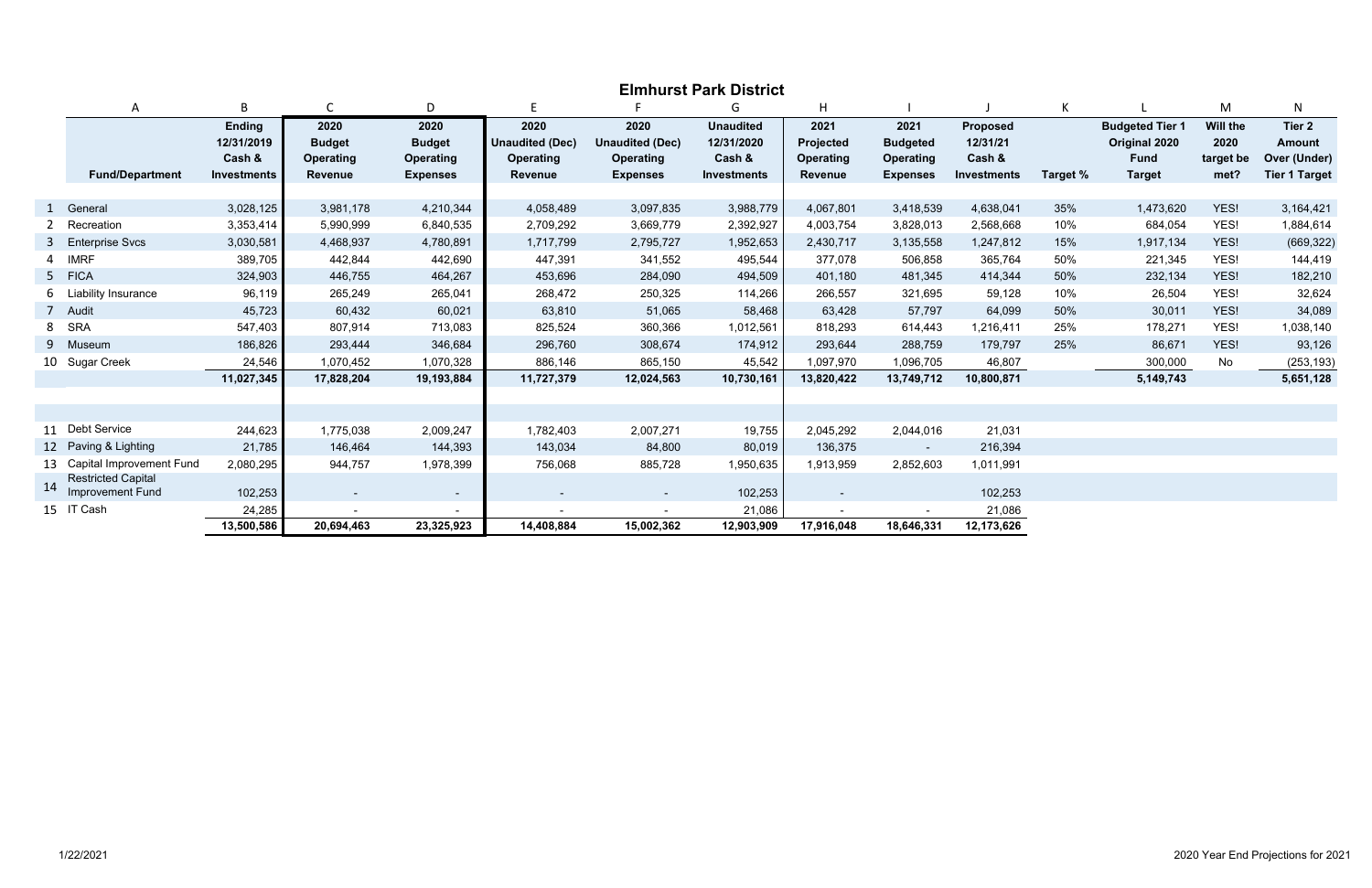

Capital improvements enhance, expand or maintain the infrastructure that the District needs to provide programs and services to the community and support new growth and development. To ensure a high quality of services and amenities, infrastructure expansion and improvements must continue as the District's demographics change and facilities age. The District's ten-year Long-range Capital Improvement Plan (CIP) details long-range capital improvement needs by outlining nearly \$24 million in asset management, equipment, and technology improvements and nearly \$114 million in new and major redevelopment projects that the District targets to implement during a multi-year period. Similar to the Vision 2020 Comprehensive and Strategic Plan, the CIP is a long-range planning tool that is annually reviewed and modified as funds and priorities change.

The District defines a capital project as:

- Relatively high monetary value:
	- o At least \$5,000 for operating equipment and machinery.
	- o At least \$25,000 for land acquisition and improvements.
- Long useful life (at least five years).
- Results in the creation of a fixed asset or the revitalization of a fixed asset.

The above definition of a capital project includes:

- Construction of new facilities;
- Remodeling or expansion of existing facilities;
- Purchase, improvement and development of land;
- Operating equipment and machinery for new or expanded facilities; and
- Planning and engineering costs related to a specific capital improvement.

The first year in the CIP becomes the capital budget for that fiscal year. Projects slated for subsequent years in the plan are approved on a planning basis only and do not receive funding until they are incorporated into the annual capital budget. Capital project revenues and expenses that do not fit within this definition (such as ongoing facility maintenance and repairs) are budgeted in the appropriate funds such as the General, Recreation, Museum, Special Recreation Association, Enterprise Services and Sugar Creek Golf Course Funds.

### **Capital Planning Process**

The CIP is developed using a team approach prior to completing the operating budget. Capital Planning Team members (Management Team and other staff involved in the planning and oversight of capital projects) compile project requests and present proposed projects to the Team on a park and facility tour (except in 2020 due to COVID-19) or if it not feasible to visit the project site or view the project, at a subsequent project review meeting. Aware there are always more project proposals submitted than can be funded, the Team reviews and discusses each proposed project to rank and prioritize them considering their feasibility, necessity, condition, location, cost, method of financing, availability of grants, link to the District's Vision 2020 Plan, and long-term impact on operations (including maintenance and future operating budgets).

To ensure that the CIP is not merely a wish list, but rather a schedule of realistic needs based on available funding, staff use project evaluation criteria to effectively establish a relative priority for assessing and prioritizing projects. During the Capital Plan development process, departments determine which evaluation criteria are applicable to each project and then rank them based on their level of immediacy, impact and necessity for that project. The average criteria ranking of each project is then calculated to determine the relative priority of the project compared to the other proposed projects. There are four project priority categories: Highest, High, Medium, and Low. This prioritization provides a consistent and fair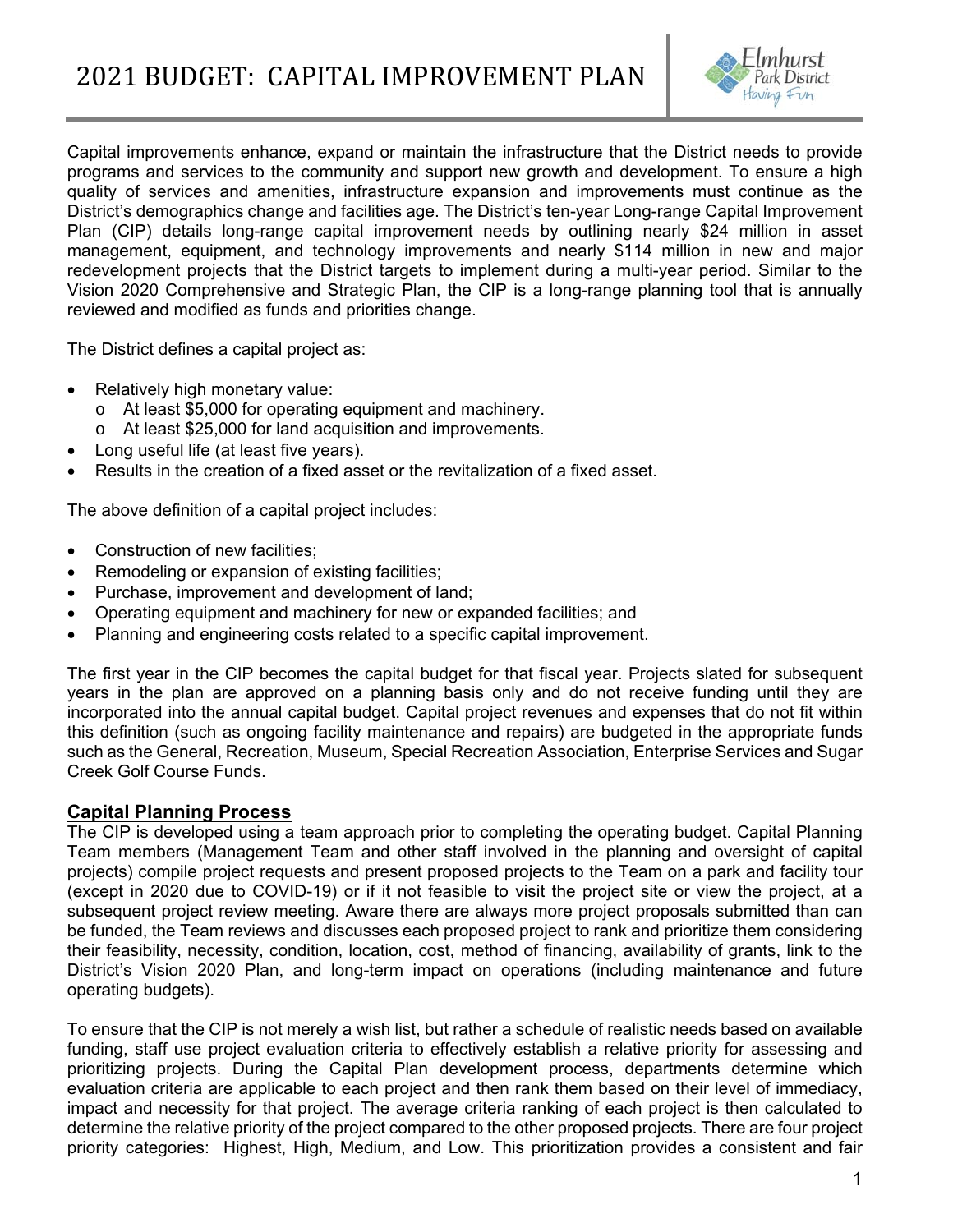

method for assessing projects during the capital planning process. Below is a listing and description of all of the capital project evaluation criteria.

- *Eliminates a threat to personal and public safety: A project that eliminates or reduces obvious hazards or threats to public health and safety.*
- *Satisfies or meets a legal requirement, liability or mandate that must be addressed in the next fiscal year (law, regulation or court order): A project that is required by federal or state statue, court order or regulation or moves the District into further compliance with such mandates.*
- *Addresses completing a project commitment with dedicated funding, which has already been approved by the Park Board: A project that the District has already made a prior commitment to complete, is already in progress, or impacts the start or completion of another project.*
- *Advances the implementation of the District's mission, vision, strategy, goals or policies approved by the Park Board: A project that addresses the implementation of strategies and goals approved by the Park Board, including the Vision 2020 Plan, ADA Transition Plan or a Park Master Plan.*
- *Satisfies or meets a legal requirement, liability or mandate that can be addressed in future years of the Capital Plan (law, regulation or court order): A project that is required in future years by federal or state statue, court order or regulation, or moves the District into further compliance with such mandates.*
- *Improves the positive impact on the environment and reduces carbon footprint: A project that minimizes the carbon footprint, preserves and promotes green space in the community and/or improves energy efficiency.*
- *Rehabilitates or replaces a facility or equipment that has reached the end of its useful life and/or preserves existing resources/return on investment: A project that, through scheduled replacement, replaces or repairs existing infrastructure to maintain existing levels of service or return on investment (e.g., ball fields, fitness equipment, parking lots, HVAC, etc.).*
- *Reduces future maintenance or operating costs: A project that lowers operating expenditures (e.g., replaces obsolete or inefficient facilities/equipment, thereby reducing energy and repair costs).*
- *Leverages available private or local, state or federal government funds: A project that can be financed with non-District revenue sources.*
- *Results in generating net revenue that exceeds the direct operational cost of facility/equipment and creates a profit without using tax revenue: A project that covers its operating expenses though non-tax revenue and generates net income over expenses.*
- *Provides new or expanded level of service: A project that expands services, provides for higher standards of service for customers or maintains/increases the District's competitive advantage. The project may also accommodate facility demand and address projected growth patterns.*
- *Promotes intergovernmental cooperation and other partnership opportunities: A project that encourages partnerships and collaboration between various public, community, private entities and individuals to implement.*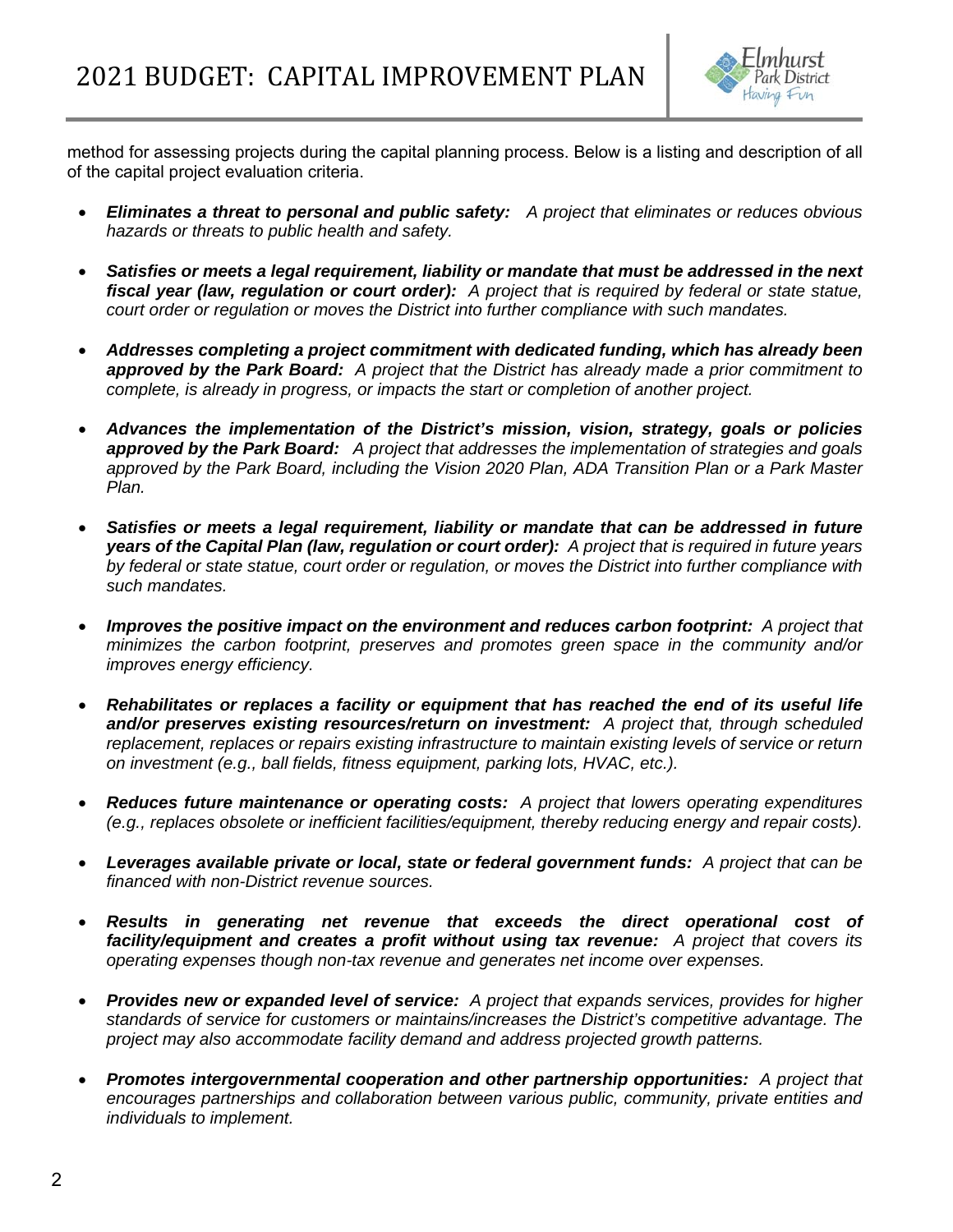

- *Improves the way the District operates resulting in increased productivity and efficiency: A project that raises service quality, saves labor time, improves service, enhances communication, maximizes layout of space and/or enhances technology.*
- *Provides enhanced safety: A project that will reduce the District's potential exposure to risk.*

While these criteria are important for determining recommended capital priorities, the reality of the District's financial situation is critical to all decisions. Projects that are not funded or accomplished in a given year are reevaluated as part of the capital planning process and may be carried over to a future year. For example, due to the financial impacts of the pandemic, the Park Board and staff deferred fifteen (15) capital projects (nearly \$1,000,000) in the 2020 Budget and staff propose funding only essential projects in 2021 due to the continued unknown longer-term impacts of the pandemic. Some of the postponed asset management projects that are not proposed for the 2021 capital budget will continue to delay annual replacement plans (e.g., play area, parking lot, vehicle, maintenance equipment and fitness equipment). In future years, the Park Board and staff will have to critically prioritize the timing of projects beyond their useful life based on available funding to ensure the continued investment in assets to meet community needs.

#### **2021 Capital Plan Projects and Funding**

On pages 15-17 is the *2021-30 Capital Improvement Plan Summary* that includes a listing of all the projected revenue sources and their amounts for the duration of the Long-range Capital Plan (where available) and a listing of proposed projects, the department responsible for their completion and their criteria rank, priority level, projected expenses spread over the ten years of the plan and projected total expenses.

### **2021 Capital Plan Projects and Contingency**

The proposed 2021 capital budget is **\$3,122,603** and a detailed description of each project (grouped by project category) is provided in this section, including its projected expenses, work to be accomplished and justification for inclusion in the 2021 capital budget. The following pie chart illustrates the percent of proposed 2021 capital project expenses by project category.

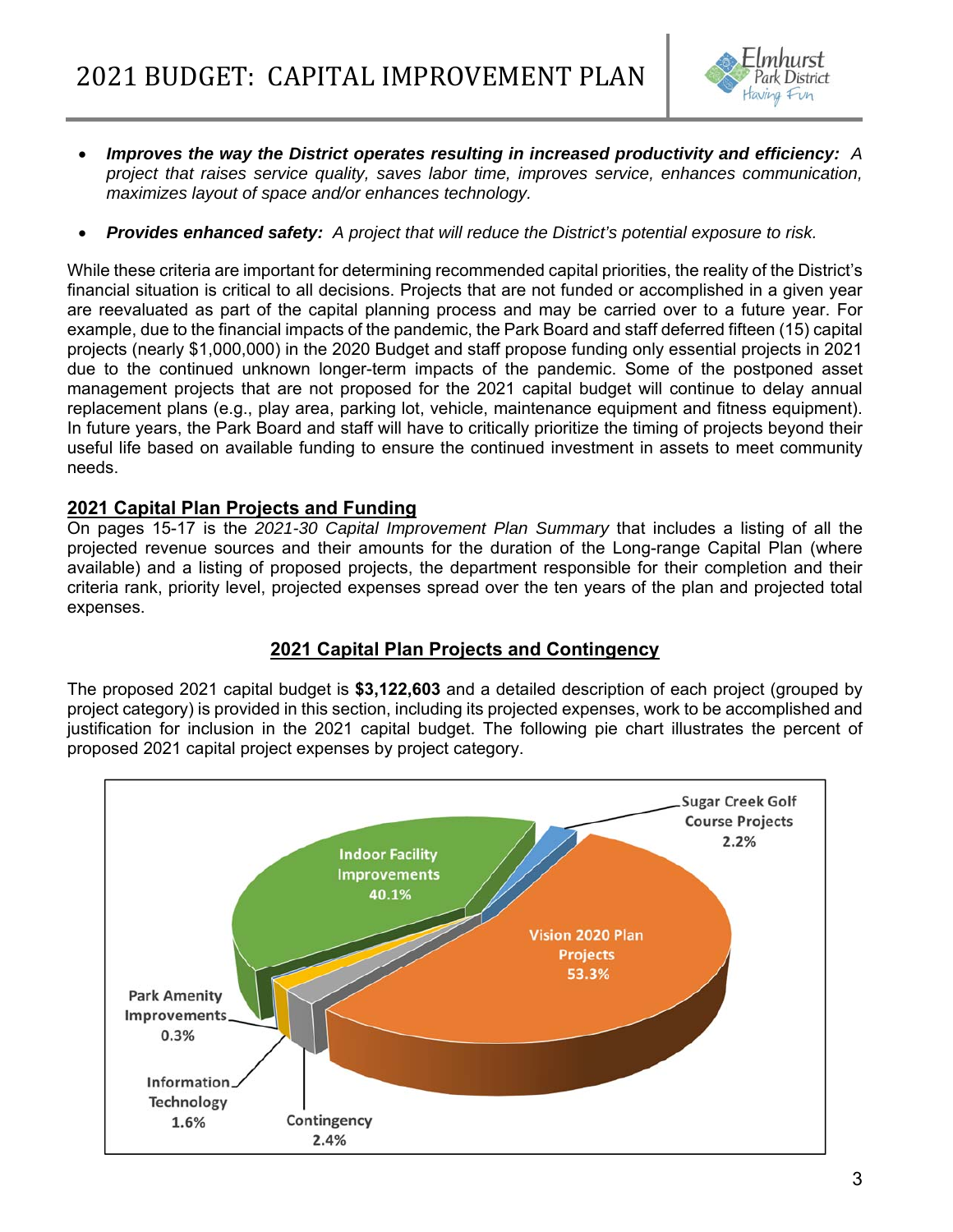

#### **Vision 2020 Plan Projects (\$1,665,853/53.3% of total project expenses)**

#### *Adult Center Redevelopment (\$270,000)*

Based on the needs assessment and community feedback conducted during and after the Vision 2020 process, the Park Board has continued to move forward with developing a new Adult Center, including acquiring the 155 E. St. Charles Road facility and selling The Abbey to Elmhurst School District #205. The need for a new Adult Center was a key finding in the Vision 2020 Plan based on community support for a new facility, the interest in increased adult programming, and The Abbey's space constraints, condition, and lack of support facilities for recreation programming and events.

Developing the new Adult Center in 2021 will provide the following benefits and opportunities:

- allow the District to expand adult and senior programming options in more functional spaces (adult continuing education and fitness and wellness programming were two of the top three programming priorities in the Vision 2020 scientific community survey);
- facilitate relationships and increase offerings with community partners (e.g., College of DuPage continuing education classes, move social services currently at Elmhurst City Hall to the new location, etc.); and
- upgrade a recently acquired District building (12,800 square feet) for recreational use, which will increase the indoor recreational space available to the community (a deficiency identified in the Vision 2020 Plan).

The 155 E. St. Charles building has not had any major renovations in over 20 years. In 2019, Dewberry Architects completed a comprehensive facility assessment, including building systems, structural, life safety, code, and ADA review. Based on the assessment findings, the firm provided three different options for redevelopment with cost projections. In January 2020, the District submitted an Illinois Park and Recreational Facility Construction Grant Program (PARC) application for \$2,475,000 to partially fund the \$3,300,000 required to update and enhance the facility based Dewberry Architects' cost projections (including an outdoor classroom expansion). Due to the State's fiscal constraints, the timing of potential notification is unknown.

Due to the unknown future status of the PARC grant program and pandemic related fiscal constraints, staff recommend proceeding with upgrading the building for \$900,000 to address ADA, life safety, and code requirements. Those improvements include: building abatement, remodeling restrooms for ADA compliance, updating interior room signage, replacing exterior and interior door hardware, installing new exterior doors, painting interior, improving kitchen (adding triple basin sink; updating flooring, ceiling, and counters), repairing perimeter building soffit, adding fire protection system, repairing exterior stair, and completing exterior improvements (roof shingles, roof ladder, signage) and site improvements (pavement, sidewalks, raise storm structures and remove dead trees). Staff plan to include in project bid specifications replacing the exterior windows, multi-purpose gym flooring, and acoustical ceiling panels as bid add-ons to be completed if the bid cost is within the approved project budget.

Based on a realistic construction schedule, staff propose completing architecture and engineering services and beginning construction in 2021 for \$270,000 and finishing construction in 2022 for \$630,000. To fund the project in 2021, staff recommend utilizing \$170,000 of The Abbey sale proceeds (\$630,000 in 2022) and \$100,000 of Special Recreation Association Fund reserves for accessibility improvements. This project addresses the Vision 2020 Strategic Work Plan tactic for redeveloping the Adult Center under the Vision 2020 Theme of **Meet Community Need for New and Existing Indoor Recreation Space**.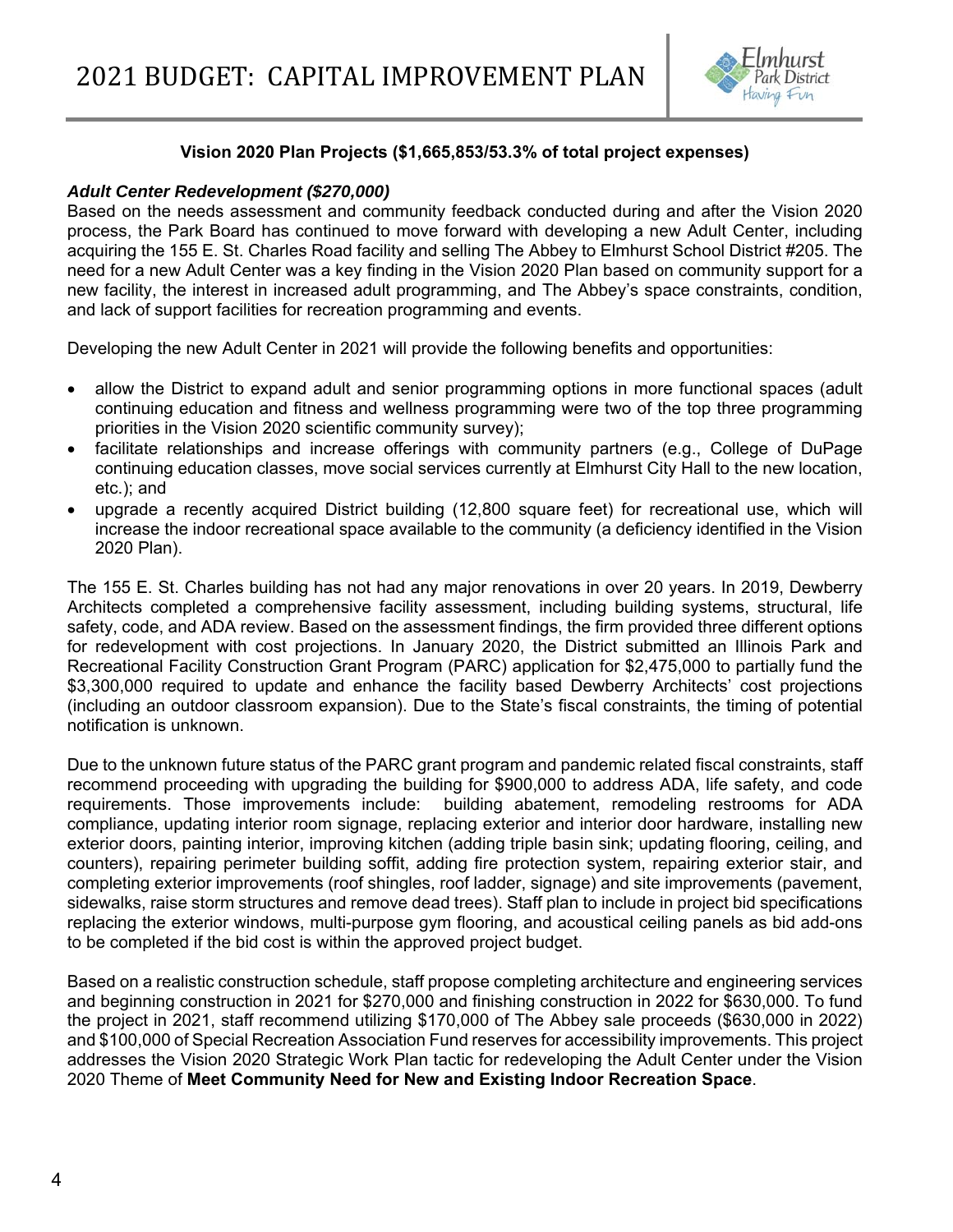

#### *Centennial Park Development (\$720,000)*

Along with the Adult Center building, staff propose redeveloping the new adjacent Centennial Park in 2021. As part of the Vision 2020 park level of service analysis, the planning area for this neighborhood was identified as a high land acquisition priority due to the lack of access to park space and amenities such as a playground. By improving the site, the District would expand park offerings and the level of services provided to the neighborhood and users of the Adult Center and improve equity across the community regarding access to park amenities. The new park would also enhance the quality of life of the neighborhood due to its environmental and social benefits.

Based on a realistic construction schedule, staff propose budgeting \$720,000 in 2021 and \$180,000 in 2022 for a total of \$900,000 to complete the project. Project costs include hiring Upland Design to create a park master plan based on public feedback along with engineering, design and construction expenses to develop the site. In 2021, staff propose funding the project utilizing \$620,000 of The Abbey sale proceeds (\$180,000 in 2022) and \$100,000 of Special Recreation Association Fund reserves for accessibility improvements.

This project addresses the Vision 2020 Strategic Work Plan tactic for developing Centennial Park under the Vision 2020 Theme of **Meet Community Need for Parks, Open Space and Outdoor Amenities**.

#### *135 Palmer Drive Demolition and Site Improvements (\$675,853)*

Serving the Elmhurst downtown area, Glos Park provides park open space and formal gardens in this densely populated area. By demolishing the building on the adjacent property at 135 Palmer Drive, acquired in 2016, the District has the opportunity to increase park open space for the neighborhood. Due to the acquisition of 155 E. St. Charles Road building for an Adult Center and the poor condition of the Palmer Drive building (as illustrated in Dewberry Architects' facility assessment), staff recommends budgeting \$675,853 in 2021 to hire Upland Design to create a development plan for an expanded Glos Park (based on public feedback) and to demolish the building and parking lot and complete site improvements. Staff recommends funding this project utilizing Capital Improvement Fund reserves accrued in previous fiscal years from developer donations (\$461,353) and the Lennar Group developer donation to be received in 2021 (\$214,500).

This project addresses the Vision 2020 Strategic Work Plan tactic for demolishing the Palmer Drive building and completing site improvements to increase open space at Glos Park under the Vision 2020 Strategic Theme of **Meet Community Need for Parks, Open Space, and Outdoor Amenities** .

#### **Indoor Facility Improvements (\$1,253,250/40.1% of total project expenses)**

#### *Courts Plus Roof Improvements (\$580,000)*

The existing rubber membrane roof at Courts Plus is original and up to thirty (30) years old and beyond its expected useful life. Based on the physical condition of roof sections, staff propose replacing the roof in phases starting in 2021 with the rubber membrane layer between the tennis court pods (\$75,000 deferred in 2020 due to the pandemic) and the fitness floor (\$417,000) and multi-purpose room (\$87,500) sections. For a proposed total cost of \$580,000, this project will eliminate the temporary placement of buckets and overhead water traps above the ceiling due to leaks along with reduce maintenance expenses due to repetitive service calls for roof repairs. Future proposed project phases include replacement of the Kids Plus and Café roof rubber membrane layer in 2022 and the tennis court metal roof in 2026. This project will be funded utilizing Capital Improvement Fund reserves (\$580,000).

#### *Maintenance Facility Roof, Gutters, Downspouts, and Automotive Lift Replacement (\$506,250)*

As per the intergovernmental agreement with the City of Elmhurst regarding shared facility use, the District utilizes space and amenities at the City's Maintenance Facility (e.g., offices, work spaces, lunchroom,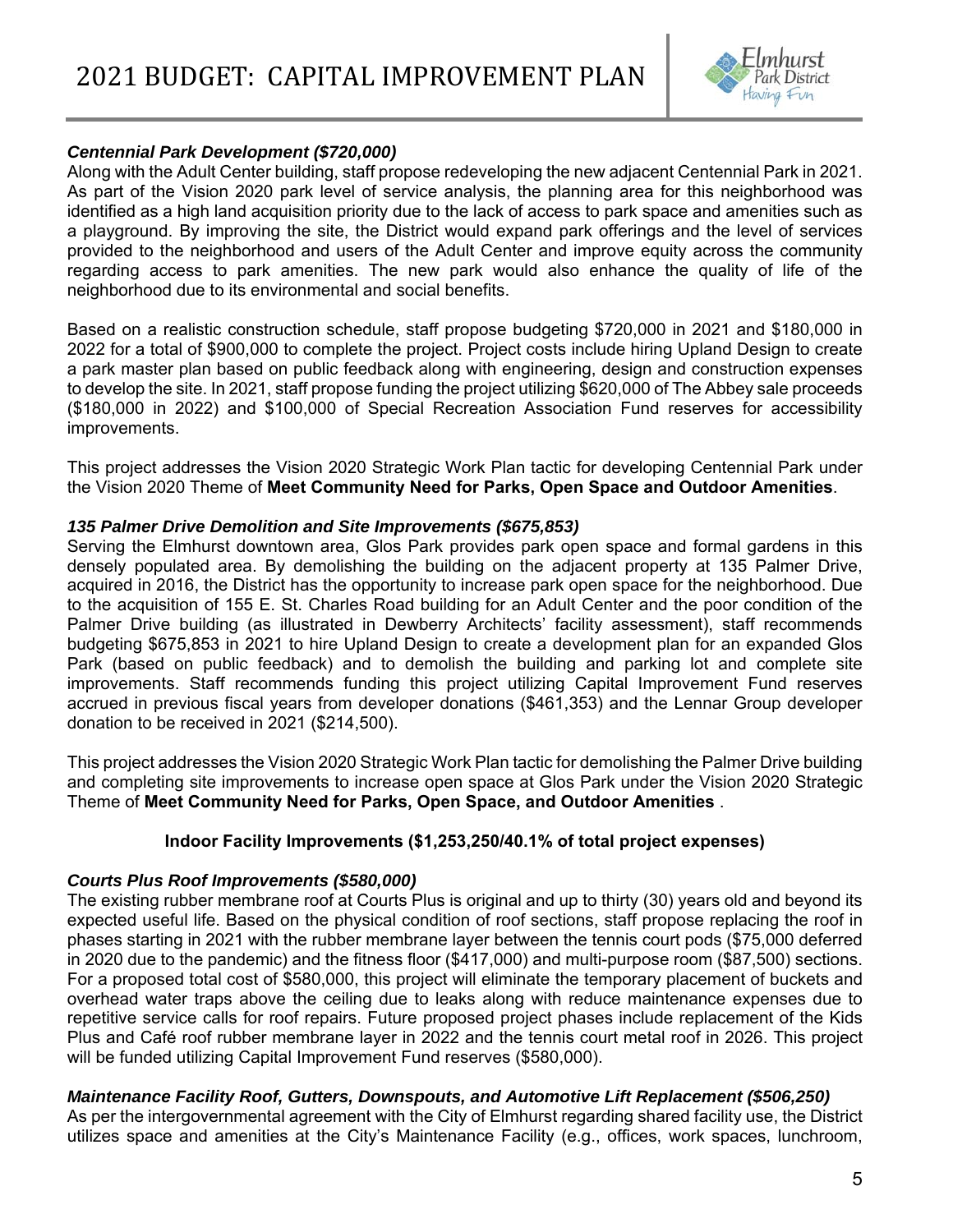

garage space, gas pumps), and the City maintains the building and schedules necessary upgrades (the District contributes 25% towards project costs). In 2021, the City will be replacing the roof, gutters and downspouts on the north side of the facility as well as completing masonry and sealant repairs deferred in 2020 (District's portion \$428,750) along with the heavy duty automotive lifts (District's portion \$77,500). The cost of the deferred 2020 roof project increased by \$30,000 from the proposed 2020 project cost due to the engineer determining the gutters on the north side of the building are undersized and require replacement.

For a total cost of \$506,250, these projects are necessary for the continued use of the facility and the City's ability to provide quality uninterrupted vehicle maintenance services to the District. Replacing the heavy duty lifts will increase the safety factor for lifting heavier vehicles, including ensuring the safety of employees. This project will also increase the integrity of the work being performed and reduce repair costs to the lift cylinders and mechanical equipment. Staff propose funding the project utilizing Annual G.O. Bond proceeds (\$84,459) and Capital Improvement Fund reserves (\$421,791).

#### *Courts Plus Group Exercise Studio HVAC Replacement (\$67,000)*

In 2021, staff propose replacing the group exercise studio HVAC system, which has reached the end of its useful life at 21 years old, for a proposed cost of \$67,000. The installation of a modern higher efficiency system with newer technology will provide improved temperature and humidity control resulting in an improved Courts Plus customer experience. It will also lower operating expenses by reducing service calls and material costs for replacement parts. This project will be funded utilizing Capital Improvement Fund reserves (\$67,000).

#### *Wagner Community Center HVAC Replacement (\$55,000)*

To improve the customer experience and maintain the facility, staff propose replacing the HVAC equipment for the Wagner Community Center guest lounge and Sunbeams & Rainbows classroom (\$55,000). It was postponed in 2020 due to pandemic related financial constraints except for the project engineering (completed for \$4,800). The system has reached the end of its useful life at over 20 years old and provides inconsistent and uncomfortable temperatures in the space is for users. The goal is to upgrade the current system with modern, energy efficient units, which will positively impact the customer environment and require less maintenance, resulting in cost savings. This project will be funded utilizing Capital Improvement Fund reserves (\$55,500).

#### *Courts Plus Pool Filter Replacement (\$45,000)*

In 2021, staff propose replacing the Courts Plus pool filter (\$45,000), which is beyond its useful life at over thirty (30) years old and welded shut. This project was postponed in 2020 due to pandemic related fiscal constraints. A new pool filter will prevent impending equipment failure and be accessible for maintenance and repairs, thereby providing uninterrupted pool service to members. This improvement will ensure a continued positive experience for Courts Plus members and increase the efficiency of operations and service delivery. This project will be funded utilizing Capital Improvement Fund reserves (\$45,000).

#### **Park Amenity Improvements (\$8,500/0.3% of total project expenses)**

#### *Wilder Mansion Fountain Mechanicals and Lights Replacement (\$8,500)*

In 2020, staff replaced the Wilder Mansion garden fountain due to its poor condition and age. In 2021, staff propose replacing its mechanical equipment vault and lighting (\$8,500), which is over ten (10) years old. This improvement will ensure the mechanicals and lights do not stop functioning properly, increase their operational efficiency, and provide continued enjoyment of this amenity for rentals and park users. This project will be funded utilizing Capital Improvement Fund reserves (\$8,500).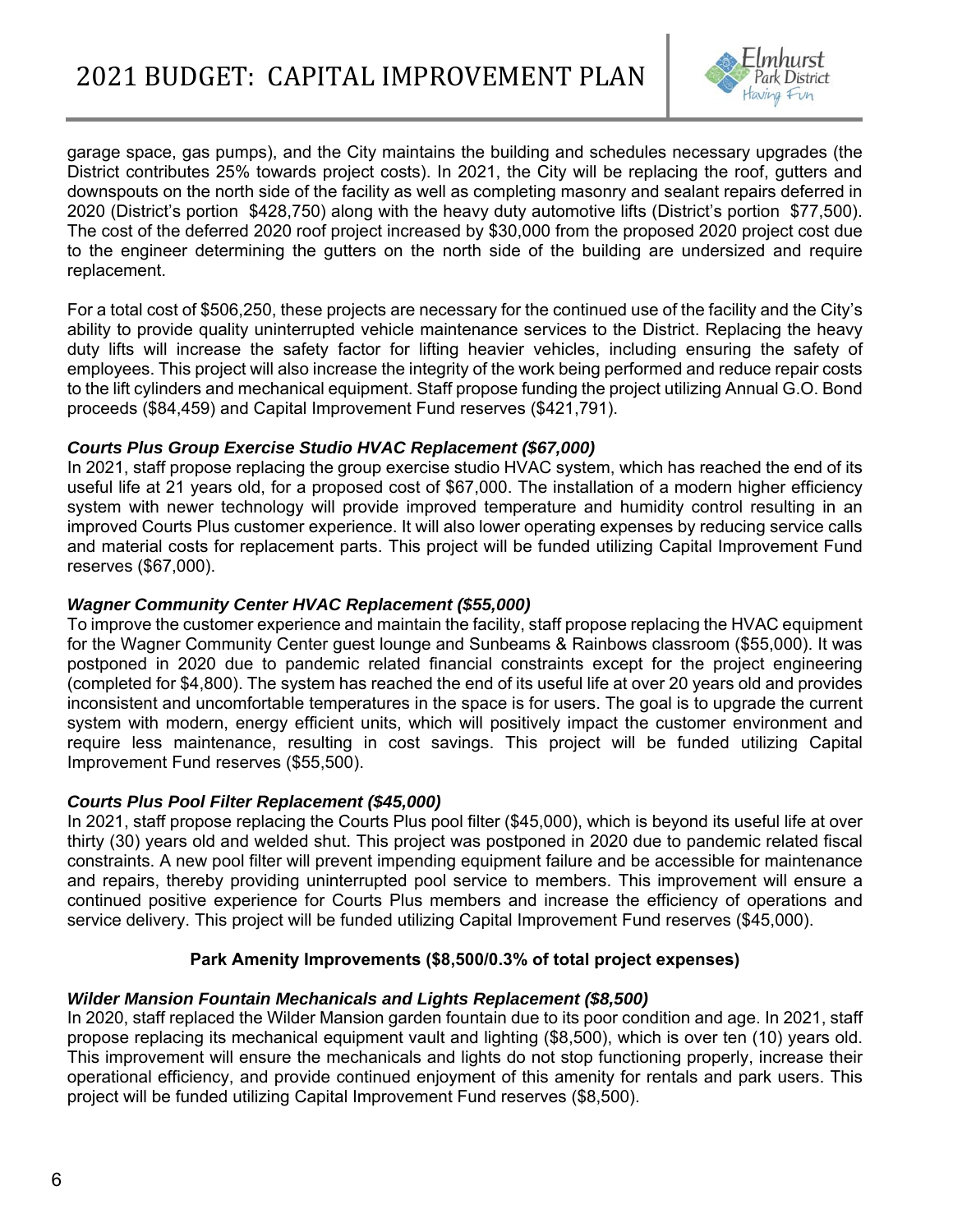

#### **Sugar Creek Golf Course Projects (\$70,000/2.2% of total project expenses)**

To coincide with the 2021 budget timelines of the Sugar Creek Golf Course Committee and the Village of Villa Park (the District's golf course partner), the Golf Course budget was presented and approved by the Park Board on November 9, 2020. It includes funding for maintenance equipment and underground fuel tank replacement, and these projects are reflected in the District's 2021 capital budget and described in the following two sections.

#### *Sugar Creek Golf Course Maintenance Equipment Replacement (\$40,000)*

In 2021, staff recommend continuing the Sugar Creek Golf Course equipment replacement plan by purchasing a bank/rough mower to replace a 17 year-old mower significantly beyond its useful life (\$40,000 postponed in 2020). Replacement of this mower is based on updating equipment in the poorest condition and with the highest importance to essential operations. In 2021, 88% of the equipment will be over 10 years old and past its useful life. With the average age of equipment at 20.5 years, the frequency and cost of repairs slow operations, resulting in a less consistent product. A functional fleet is required to maintain a playable golf course to generate revenue. This purchase will only be executed if it is financially feasible based on healthy Sugar Creek Golf Course Fund operating income levels after the third quarter of 2021.

#### *Sugar Creek Golf Course Underground Fuel Tank Replacement (\$30,000)*

The underground fuel storage tanks (USTs) at Sugar Creek Golf Course no longer meet Illinois Administrative Code requirements based on 2018 revisions. The Office of the State Fire Marshal (OSTM) has red-tagged the tanks, taking them out-of-service. By law, the USTs must be removed before October 2021 to avoid legal action and fines. The OSFM and environmental consultants recommend replacing the tanks with above ground storage tanks (ASTs) which will cost \$30,000. ASTs have fewer permitting requirements and less testing and regulatory requirements. This project will be funded utilizing Sugar Creek Golf Course Fund operating income (\$30,000).

#### **Information Technology (\$50,000/1.6% of total project expenses)**

#### *SAN (Storage Area Network) Replacement (\$50,000)*

The Storage Area Network (SAN) stores the District's data and virtual servers. For \$50,000, staff propose replacing the current SAN installed in 2016 since industry standards recommend a three (3) to five (5) year replacement schedule. If the current SAN fails, it will cripple District operations as all data and servers would be down until a new SAN is procured and configured. At that point, backups of the data and servers would need to be restored and downtime would be measured in weeks to months (no payroll and financial software, email, file services and directory services). Additionally, maintenance costs are increasing substantially since the District is out of the warranty period. Replacing the current model will also add more space for storage. This project will be funded utilizing Capital Investment Fund reserves (\$50,000).

In 2022, staff proposes replacing the host hardware (where the virtual servers run) for a projected additional cost of \$54,700. This work is a continuation of the existing SAN project and consists of the transition of the Disaster Recovery backup hosts to a warranty complaint hardware solution.

#### **Contingency (\$75,000/2.4% of total project expenses)**

**Contingency (\$75,000):** Funds are allocated for unanticipated emergencies and change orders.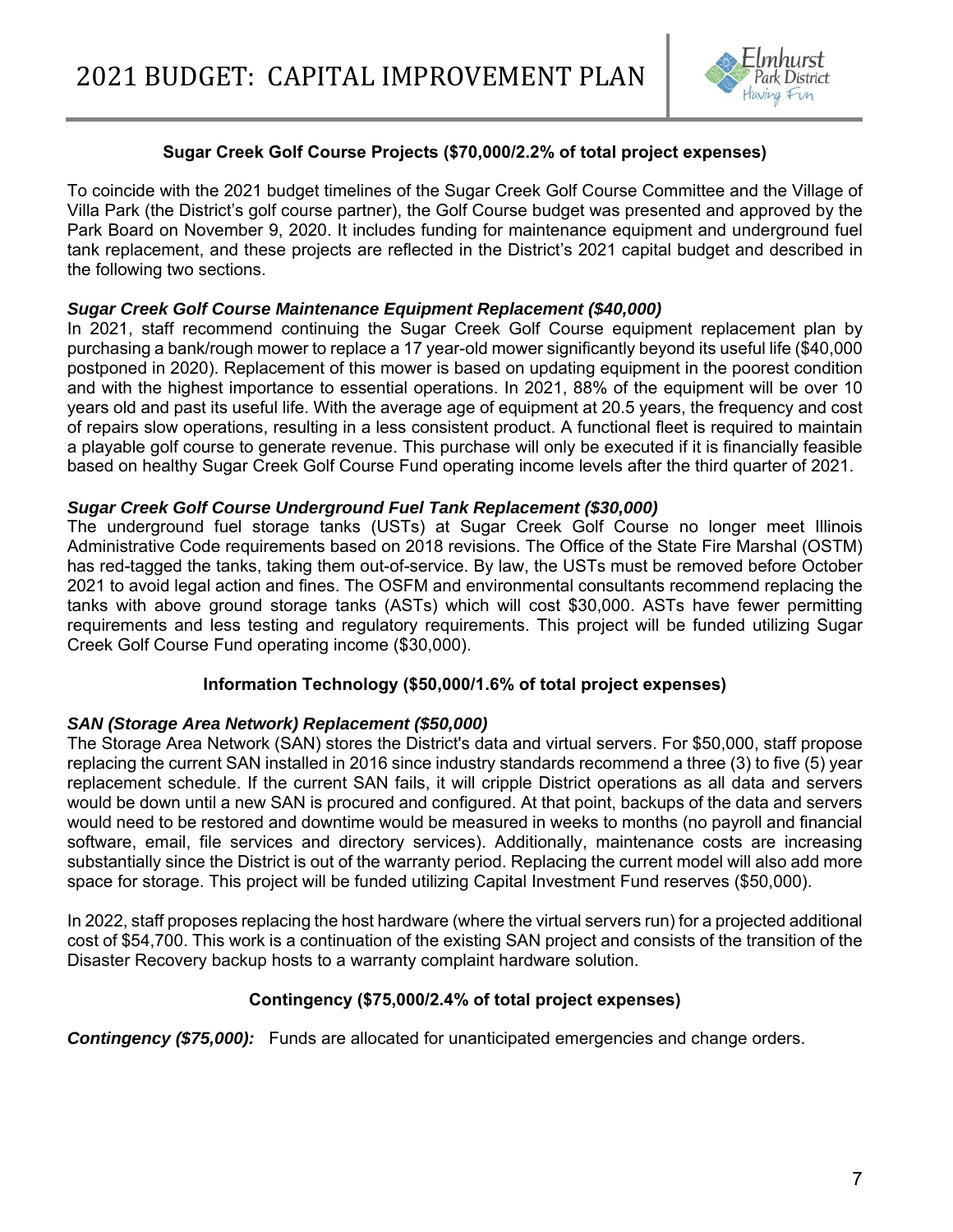

### **2021 Capital Plan Funding**

Proposed revenue for 2021 capital projects and contingency funds total **\$3,122,603** and are detailed in this section. Staff propose utilizing Capital Improvement Fund reserves (and potentially other non-Enterprise Funds in future years) to fund Courts Plus projects as part of the proposed transition of this facility to tax-supported to maintain future financial sustainability. The following pie chart illustrates the percent of proposed 2021 capital project funding by source.



### *Debt Proceeds (\$84,459)*

 2021 (annual rollover) G.O. Bond proceeds in the Capital Improvement Fund **(\$84,459/2.7% of total revenue)** to partially fund the Maintenance Facility Roof, Gutters, Downspouts, and Heavy Automotive Lift Replacement.

#### *Cash and Investments (\$1,963,644)*

- Special Recreation Association Fund cash and investments **(\$200,000/6.4% of total revenue)** to partially fund the new Adult Center Redevelopment (\$100,000) and Centennial Park Development (\$100,000).
- Capital Improvement Fund cash and investments **(\$1,763,644/56.5% of total revenue)** to fund the Courts Plus Roof Improvements (\$580,000), Courts Plus Group Exercise Studio HVAC Replacement (\$67,000), Wagner Community Center HVAC Replacement (\$55,000), SAN (Storage Are Network) Replacement (\$50,000), Courts Plus Pool Filter Replacement (\$45,000), Wilder Mansion Fountain Mechanicals and Lights Replacement (\$8,500), and contingency funds (\$75,000) and partially fund the 135 Palmer Drive Demolition and Site Improvements (\$461,353) and Maintenance Facility Roof, Gutters, Downspouts, and Heavy Automotive Lift Replacement (\$421,791).

### *Income (Earned in that Fiscal Year) (\$70,000)*

 Sugar Creek Golf Course Fund income (**\$70,000/2.2% of total revenue**) for Sugar Creek Golf Course Maintenance Equipment (\$40,000) and Underground Fuel Tank Replacement (\$30,000).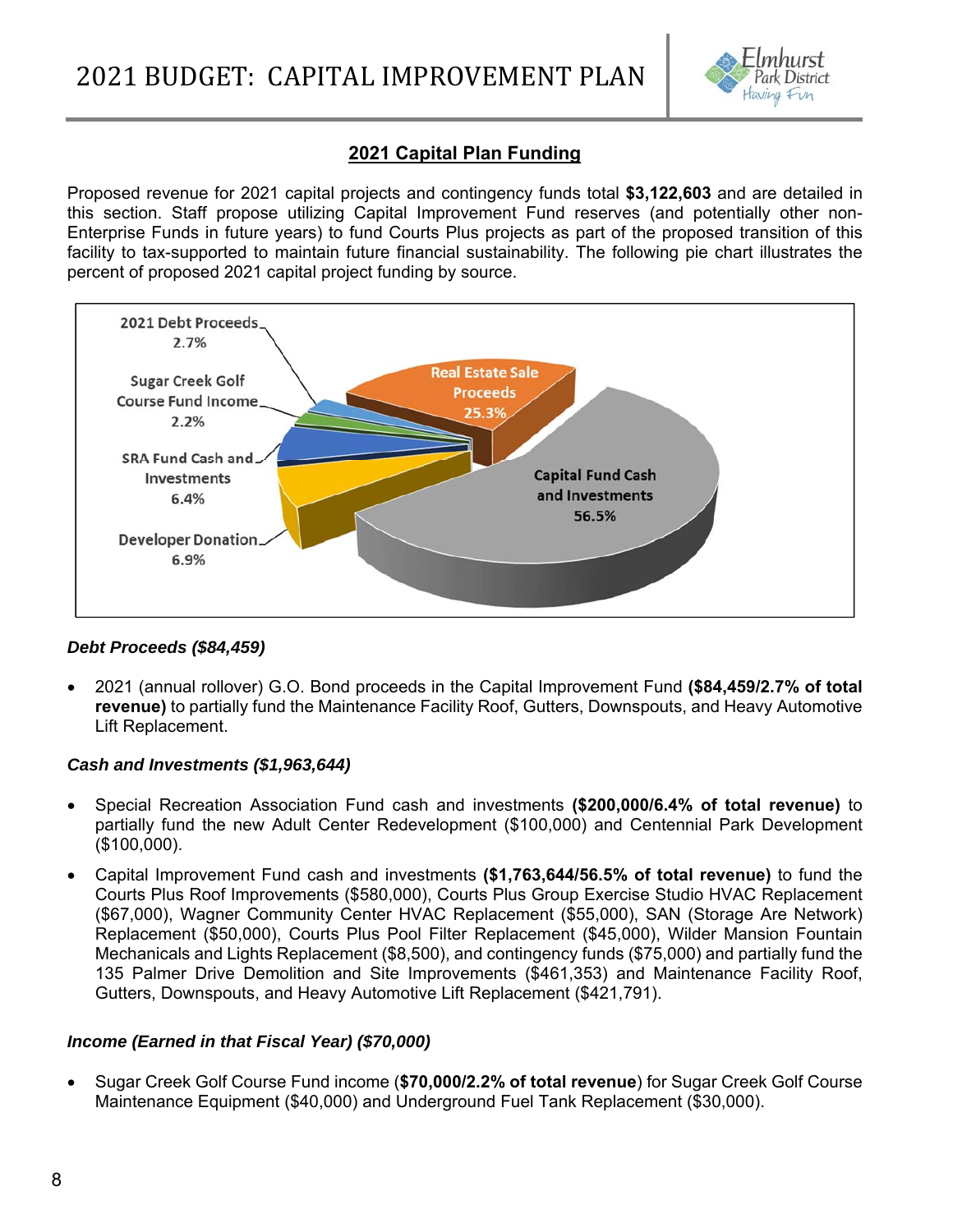

#### *Donations/Sale of Real Estate (\$1,004,500)*

- Abbey Sale proceeds **(\$790,000/25.3% of total revenue)** to fund 2021 Adult Center Redevelopment (\$170,000) and Centennial Park Development (\$620,000) costs.
- Lennar Group developer donation for the 175 unit apartment building on 183 N. Addison Avenue to be completed in 2021 **(\$214,500/6.9% of total revenue)** to partially fund the 135 Palmer Drive Demolition and Site Improvements.

### **Project Type**

To illustrate how capital funds are being allocated to address infrastructure needs, the following pie chart includes the percent of project expenses by project type (e.g., to develop a new asset, upgrade an existing asset, replace an asset beyond its useful life, etc.).



In the proposed 2021 capital budget, almost half (45%) of capital project expenses are for new/major development projects (\$1,395,853). Examples of these projects are new facilities or major rehabilitations such as the Centennial Park Development and 135 Palmer Drive Demolition and Site Improvements. Asset management projects are 43% of capital expenses (\$1,331,750) and include replacing existing facilities/equipment beyond their useful life such as the Courts Plus and Wagner Community Center HVAC systems, Maintenance Facility and Courts Plus Roof Improvements, and Sugar Creek Maintenance Equipment. Proposed spending to upgrade current assets is 10% (\$320,000) and include projects that add capacity or new features such as the Adult Center Redevelopment and SAN (Storage Area Network) Replacement. For a detailed listing of the project types for proposed capital plan projects, refer to the *2021- 30 Long-range Capital Plan Summary* on pages 15-17.

### **Impact of Projects on the Operating Budget**

During the capital planning process, staff develop estimates for the financial impact of proposed projects on the operating budget during the three (3) year period after project completion. This section provides an overview of how capital expenses may potentially affect the District's current and future operating budgets and services. This financial impact analysis is critical to consider when determining capital project funding and priorities so adequate resources are available to open, manage and/or maintain upgraded or new facilities and equipment and to appropriately prioritize projects based on the funding available in current and future budgets.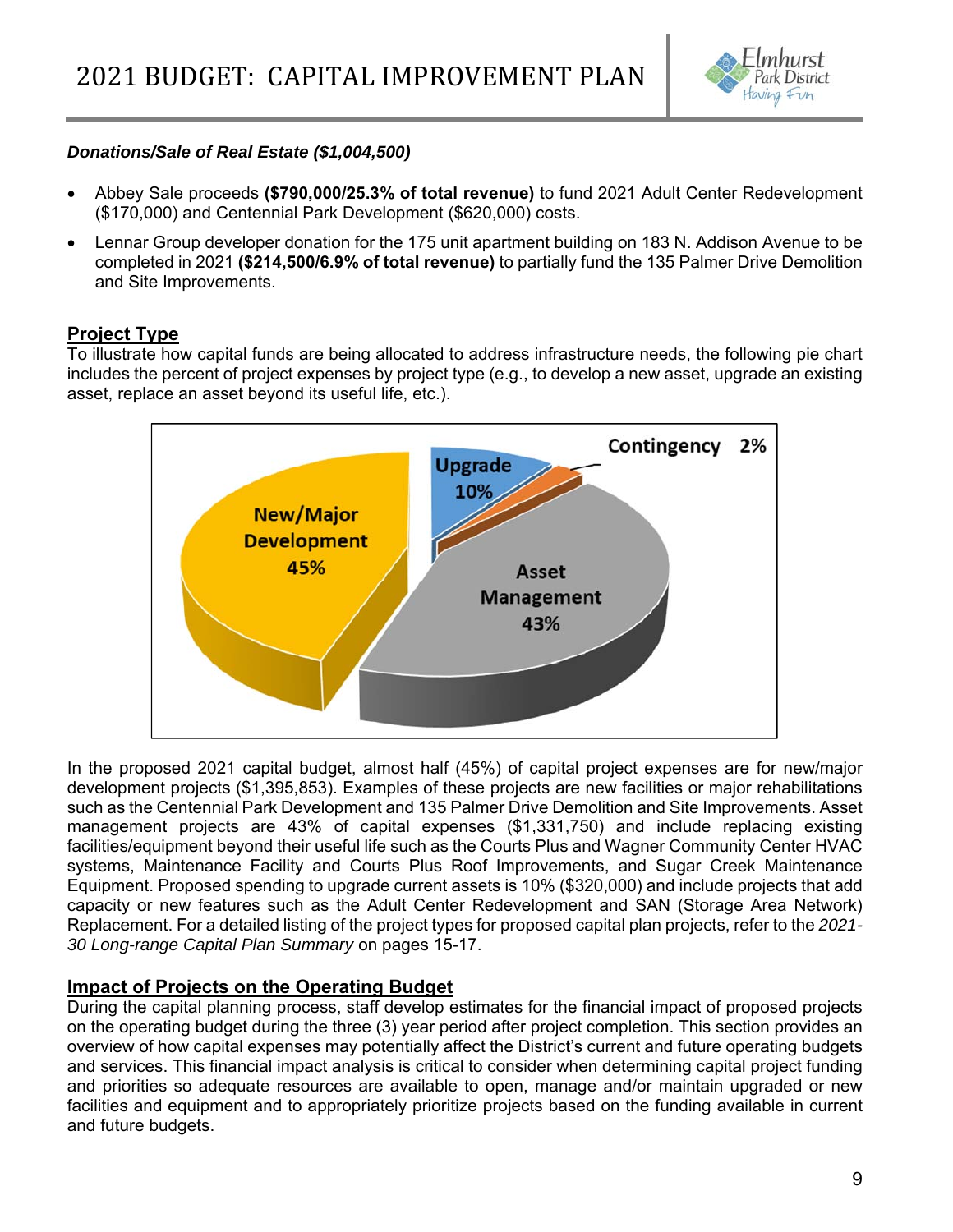

*Park Improvements and Amenities:* A majority of the District's capital plan projects are for the redevelopment of existing parks or repairs to existing structures that have a minimal impact on operating expenses. However, new park amenities and improvements may have an impact on future operating expenses to meet increased supply, material, and/or maintenance needs. For example, park projects may lead to a slight increase in maintenance and utilities expenses such as developing a second garden plot location (proposed for future years), which will result in projected increased expenses of \$1,280 annually to cover water usage and labor costs for pre/post season tilling and landscape waste removal. These expenses would be offset by \$1,000 annually in revenue collected for garden plot fees for a net increase of \$780 a year in expenses. Similarly, the new Plunkett Park athletic field irrigation system proposed in future years of the Capital Plan will lead to a slight increase in expenses for utilities due to water usage and for maintenance to start-up the system at the beginning of the season and shut it down at the end (staff project an approximate annual impact of \$350 overall based on current water expenses for irrigated fields).

*New Facilities:* Large-scale facility development and expansion upgrades typically do have a significant impact on future operating expenses, including staffing, maintenance, utilities, supplies, etc. For example, the new facility spaces proposed for Vision 2020 Plan projects will have an impact on future operating budgets such as constructing a 10,000 square foot north side satellite maintenance facility to meet the higher standard of maintenance desired by the community and provide improved efficiencies. This project would increase annual utility costs by approximately \$14,500 and maintenance costs by \$12,000 offset with a reduction in road travel, resulting in less fuel use and wear-and-tear on vehicles since the District's current maintenance facility is located in the south side of Elmhurst.

*Equipment and Vehicle Replacement:* Annually replacing the District's oldest vehicles and equipment allows staff to work as efficiently as possible and meet customer service expectations as newer vehicles and equipment provide greater performance and require less repairs resulting in shorter downtime. For example, annual fitness equipment replacement is projected to result in annual maintenance cost savings from \$1,000 to \$1,500 after purchase due to replacing equipment no longer under warranty. Also, equipment has a higher resale value when it is not past its useful life; therefore, if staff purchase new equipment according to the recommended replacement schedule rather than delaying until it is no longer usable, the District can utilize those dollars toward the purchase of new equipment. Depending on the demand for used equipment and its condition, staff project a potential annual average trade-in value of 5 to 10 percent of the original purchase price.

Similar to fitness equipment, replacing vehicles can potentially offset expenses from trade-ins and auctions. Depending on the demand for used vehicles and their condition, staff expect approximately a \$6,000 to \$8,000 annual return on the vehicles trade-in/auction.

*Building Improvements:* Building improvements can lead to a reduction in long-term operating expenses. Energy saving projects such as replacing building systems and lighting systems with energy efficient ones can reduce utility and maintenance expenses. For example, the proposed 2021 and future replacement of HVAC systems at Courts Plus will reduce operating expenses based on the availability of higher efficiency systems with newer technology as well as reduce service calls and material and energy costs. This could result in a projected annual savings of \$1,500 in the first two years after installation and \$1,750 in the third year. Similarly, the replacement of the Courts Plus radiant heat boiler proposed for 2022 will also reduce operating expenses due to a reduction in fuel consumption from installing a green high efficiency boiler and lower repair expenses with newer equipment. Savings are projected to be \$2,000 in the first year after purchase and decrease annually as the unit ages.

Another example of cost savings due to energy efficiencies is the proposed replacement of the interior and exterior lighting at Smalley Pool with new LED energy efficient fixtures. The District could realize a 90%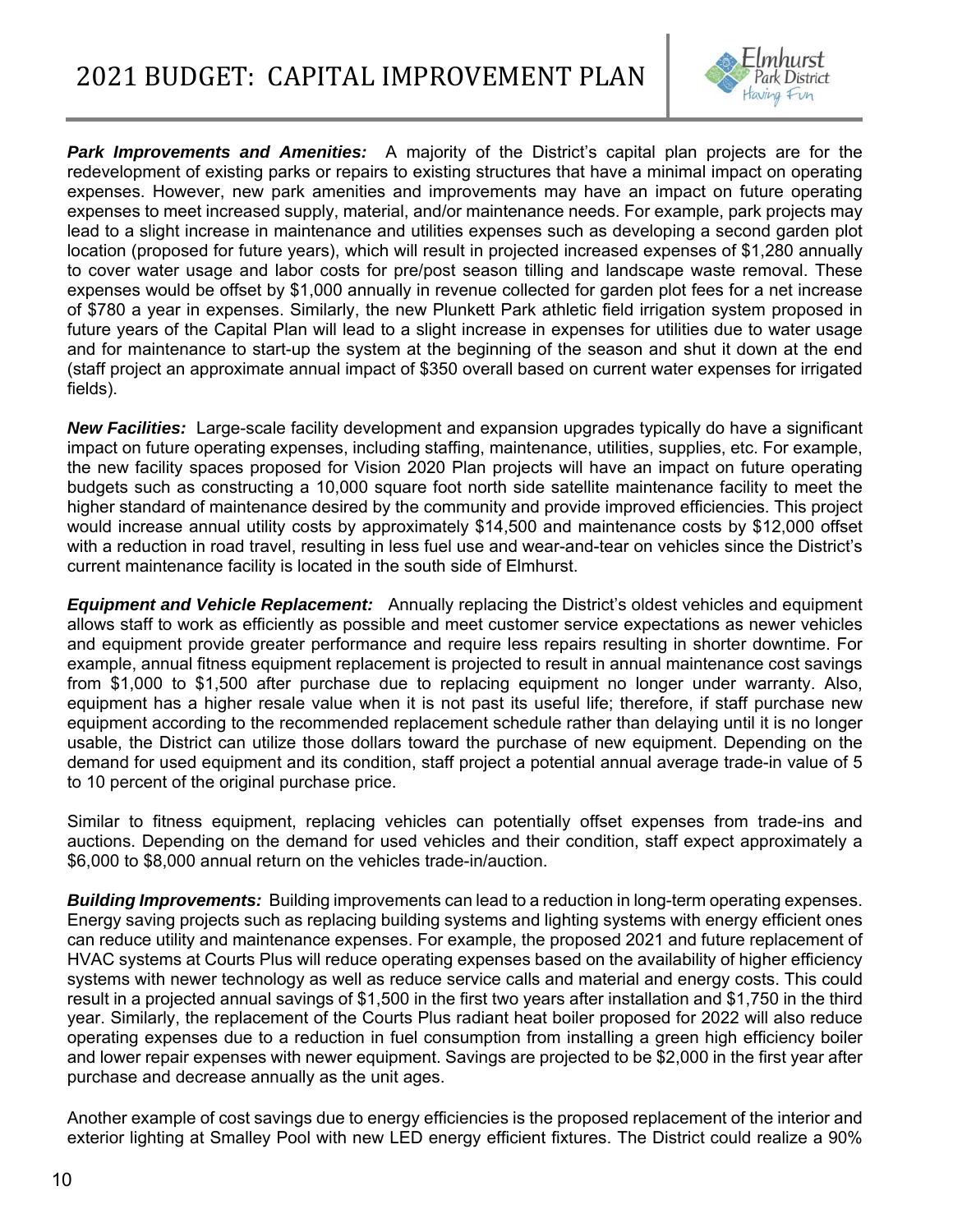

reduction in energy usage by replacing the underwater lights and a 60-70% reduction by replacing the exterior light fixtures. LED lights require much less maintenance and have a longer usable life requiring less materials and labor.

*Revenue Generating Improvements:* Capital projects can generate additional revenue. For example, furnishing and installing ballfield lighting control systems at Berens 1-5, Butterfield 1, and Plunkett 1-3 will allow for accurate scheduling of lighting and generate light usage reports to invoice user groups. Currently, lighting fees from user groups are dependent on an honor system of logging hours of use. Proposed for 2022, this project is projected to increase revenue by \$8,200 by allowing for accurate cost recovery of fees to cover lighting expenses along with reducing excess usage by user groups. Staff project a five-year return on investment for this project.

### **Five-year Comparison of Capital Expenses**

The chart below illustrates Capital Plan project expenditures from 2017 to 2019 and budgeted expenditures for 2020 and 2021.



As compared to the 2020 Budget, capital project expenses are increasing by 14% (\$447,354) in the proposed 2021 Budget due to completing Vision 2020 projects utilizing proceeds from The Abbey sale and accumulated reserves from developer donations in the Capital Improvement Fund. When comparing 2019 actual to 2020 budgeted capital expenses, 2020 budgeted capital expenses significantly decreased by 250% (\$6,695,733) due mainly to the one-time purchase of the 155 E. St. Charles Road and 397 Armitage Avenue properties and the cost for due diligence on the District's consideration of property at 837 S. Riverside Drive in 2019. When comparing 2018 to 2019 actual capital project expenses, 2019 capital spending increased by 66% (\$6,224,919) primarily due to the same aforementioned property purchases in 2019. Spending decreased from 2017 to 2018 by 100% (\$3,151,148) primarily due to the one-time property purchases in 2017 of 135 Palmer Drive, Old York Road, and 207 N. Hampshire Drive.

### **Vision 2020 and ADA Transition Plans**

*Vision 2020 Plan:* In July 2017, the Park Board approved the Vision 2020 Plan, which updated the District's Comprehensive and Strategic Plans. The Plan provides long-term recommendations for the coordinated development and maintenance of District parks and facilities, as well as potential future infrastructure and land expansion. Facilitated by an independent planning firm, the District gathered extensive community feedback in 2016-17 to develop the Plan, including focus groups, open forums, and community surveys along with compiling feedback from full-time and part-time staff via staff meetings and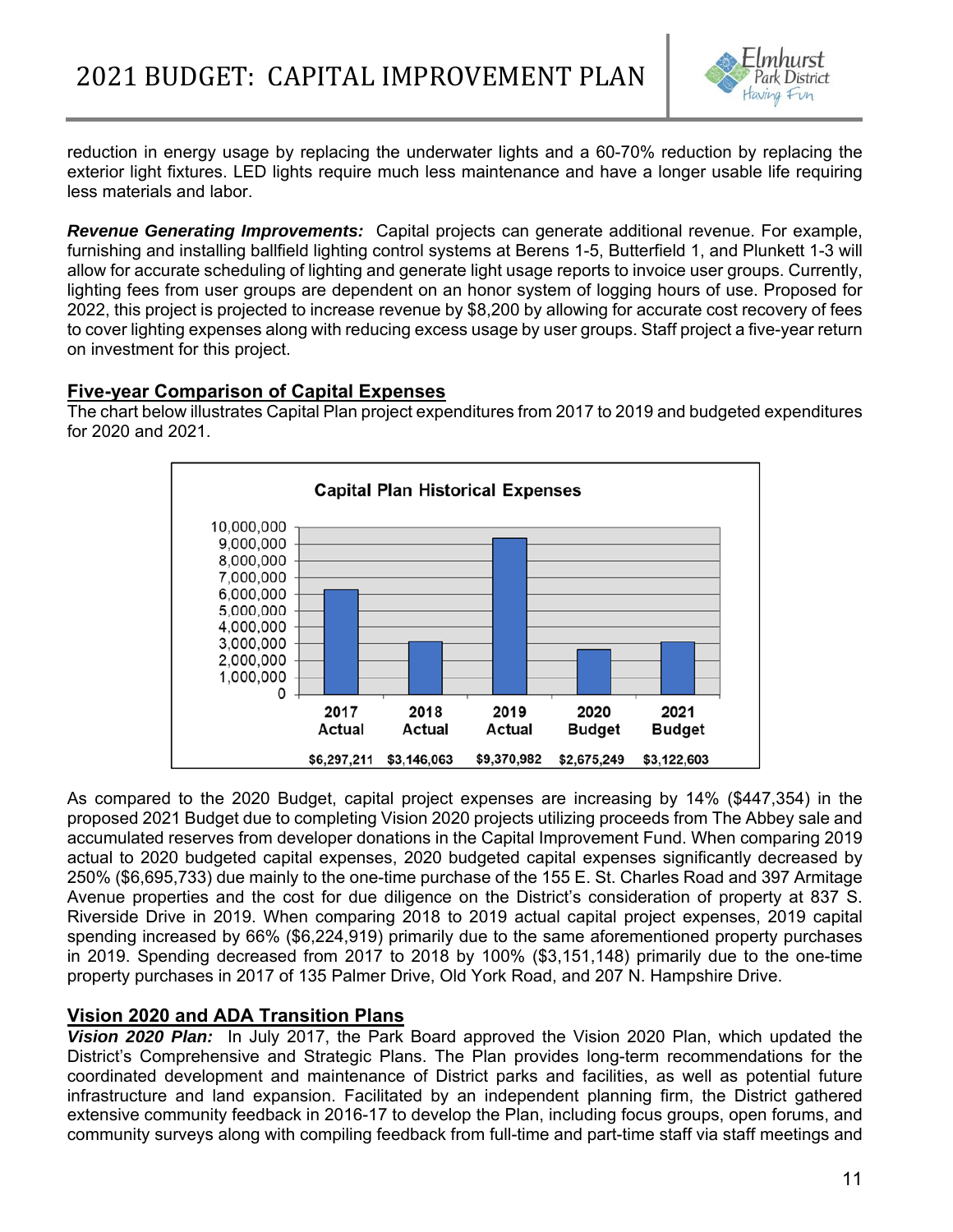

surveys. The planning firm also conducted a needs assessment, which included an evaluation of District parks, facilities, and programs along with demographic, trend, and level of service analyses. The feedback collected and needs assessment outcomes shaped the Vision 2020 Plan key findings and recommendations, which were utilized to develop an action plan that drives long-range planning, directs decision-making, and assists with allocating District resources.

Staff annually review the Vision 2020 recommended park and facility improvements to assess how they align with current replacement plans, determine which projects should be integrated into the District's Longrange Capital Plan and prioritize these projects based on immediacy, feasibility, need, and available funding and resources. Staff updated the long-range Capital Plan based on this analysis so that project priorities, timing, and funding would reflect the outcomes of the Vision 2020 Plan.

By integrating the Vision 2020 recommendations into the Capital Plan, the District has made a commitment toward addressing future development needs identified through an extensive independent assessment of the parks, facilities, and programs along with community feedback. These recommendations serve as guidelines for the Park Board, which weighs economic feasibility and project timing when considering the implementation of recommended park and facility solutions. For example, some of the large-scale Vision 2020 facility projects are not included in the proposed 2021 capital budget due to the inability to fund these projects with current resources (e.g., New Wagner Community Center, New Satellite Maintenance Facility, etc.). These projects will be reevaluated in 2021 to determine how to address Vision 2020 Plan capital priorities within current financial realities due to the pandemic.

*Americans with Disabilities Act (ADA) Transition Plan:* In 2011, the District hired a consultant to conduct an ADA accessibility audit to update the District's ADA transition plan to be in compliance with the new regulations set forth by the Department of Justice (effective March 15, 2011). In 2012, staff finalized the development of that Plan with the consultant, including prioritizing recommendations, developing cost estimates, and integrating projects into the Long-range Capital Plan and Department work plans. In the Capital Plan, staff identified the projects that need to be completed to become ADA compliant to ensure that the projects are considered and weighted appropriately as part of the capital planning review process. Staff track projects when completed and make updates to the Plan as necessary to ensure it remains relevant. The Park Board comprehensively reviewed the ADA Transition Plan implementation progress at the March 12, 2018 Park Board meeting.

### **Depreciation**

Per Illinois State statute (70 ILCS 1205/4-4), the budgetary basis of reporting states that expenses occur when cash is actually being disbursed. This definition indicates that the cash outlay for a capital project would be an expense required for budgeting purposes. Depreciation Expense is used in financial reporting in accordance with Generally Accepted Accounting Principles (GAAP) and is not a disbursement of cash. Therefore, with the approval of the District's auditors, Lauterbach & Amen, budgeted expenses only include capital as an expense in the Budget and Appropriation Ordinance. The audited financial statements, which are reported using GAAP, continue to reflect depreciation expenses as required.

### **2021-30 Long-range Capital Plan Summary**

A copy of the *2021-30 Long-range Capital Plan Summary* is provided on pages 15-17. For projects in the 2021 Capital Budget, project titles reflect work to be performed in 2021 and may not reflect work proposed for future years of the Plan (2022-30). Also, 2021 Capital Budget and future-year park and facility asset management and upgrade projects are presented separately from future new and major redevelopment projects on pages 15-17 (asset management and upgrade projects are listed in the first summary section of Proposed Capital Project Expenses and major and new redevelopment projects are in the second summary section on page 17, including Vision 2020 large-scale facility projects). The overall summary of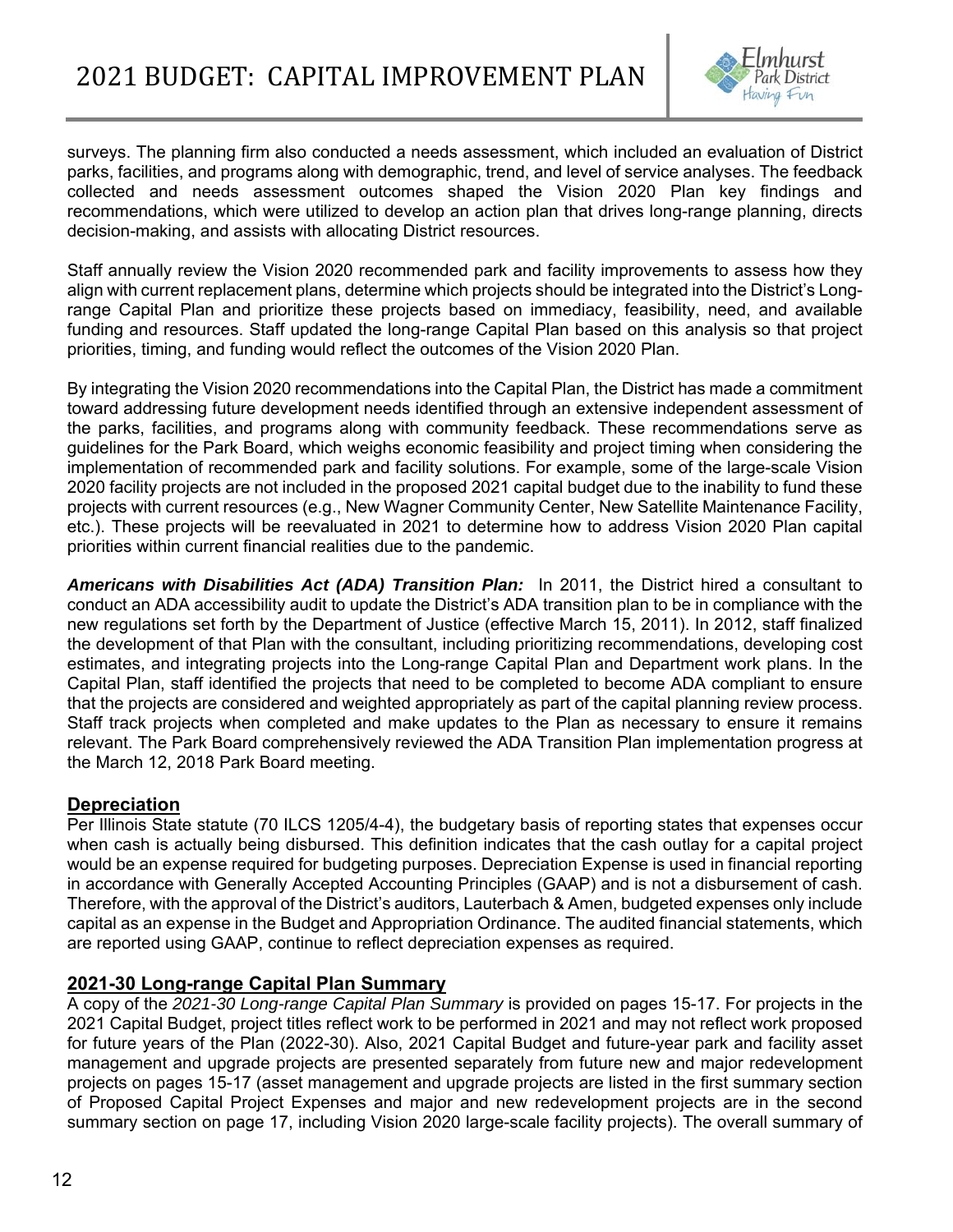

Capital Improvement Plan Revenues and Expenses (on page 15) reflect park, facility, and information technology asset management and upgrade projects only.

Department acronyms are as follows: PRK (Parks), FAC (Facilities), ENT (Enterprise Services), SC (Sugar Creek Golf Course), IT (Information Technology), FIN&HR (Finance and Human Resources), and ADM (Administration). The priority ranking categories and related criteria average ranges that fall within those categories are as follows: A-Highest (4.00); B-High (2.50-3.99); C-Medium (2.00-2.49); D-Low (1.25-1.99); E-No Need (Below 1.25).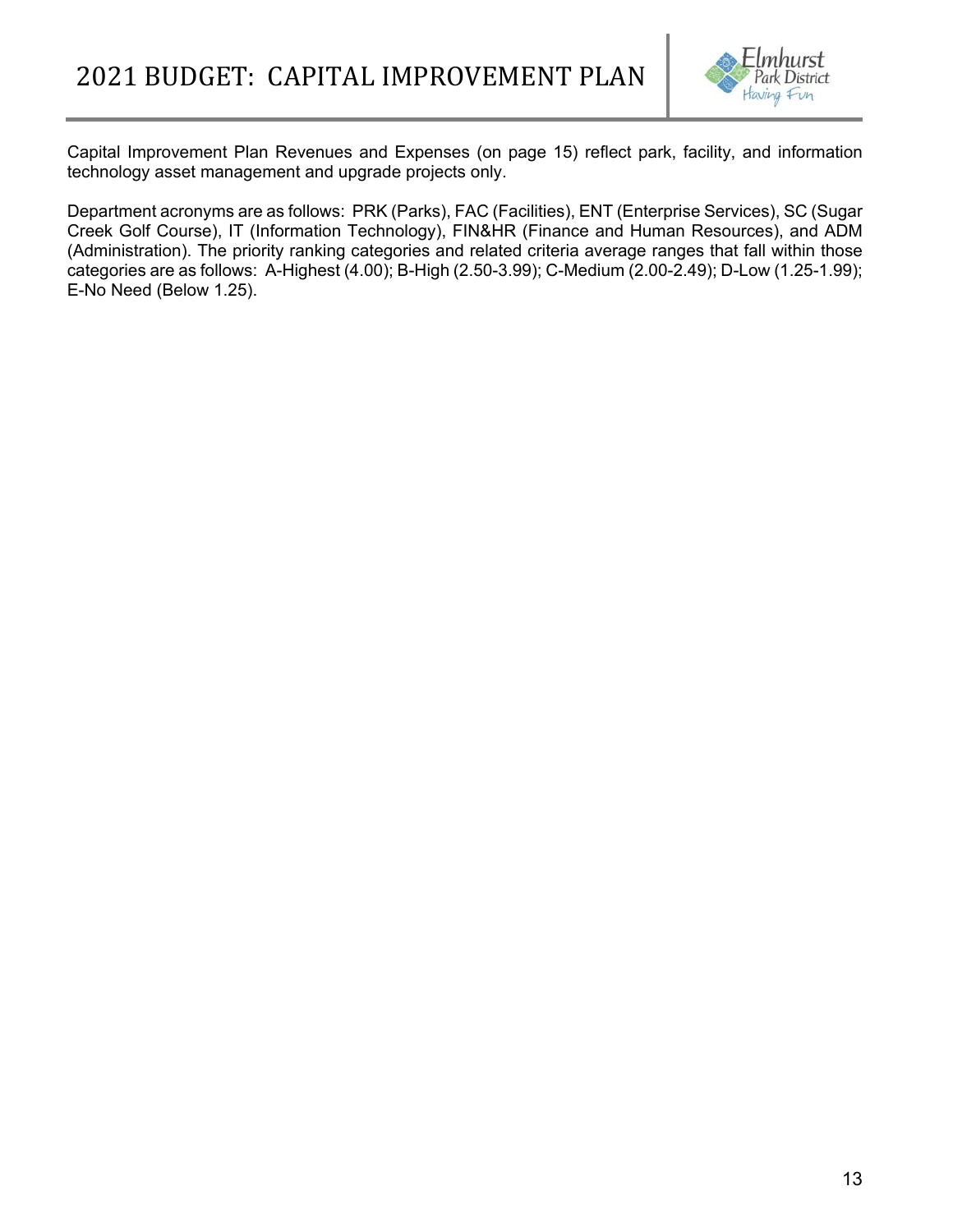

## THIS PAGE INTENTIONALLY LEFT BLANK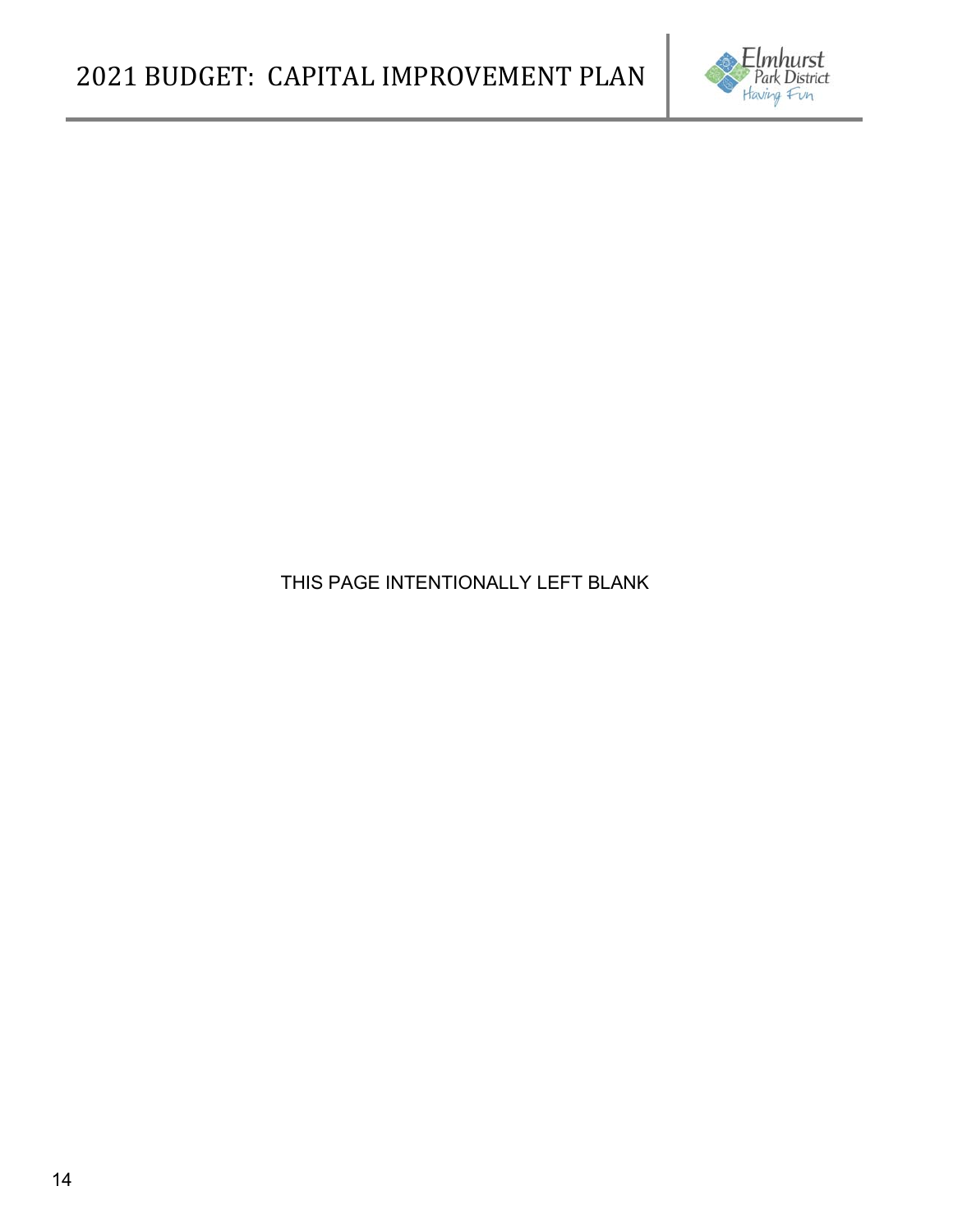| <b>FY 21</b> | <b>FY 22</b>   | FY 23         | <b>FY 24</b>  | <b>FY 25</b>   | FY 26-30      | Total ('21-'30) |
|--------------|----------------|---------------|---------------|----------------|---------------|-----------------|
| 3,122,603    | 1,266,497      | 802,333       | 837,155       | 863,575        | 1,797,110     | 8,689,273       |
| 3,122,603    | 5,104,655      | 4,999,040     | 2,264,634     | 1,228,208      | 7,361,572     | 24,038,212      |
|              | (3,838,158)    | (4, 196, 707) | (1, 427, 479) | (364, 633)     | (5, 564, 462) | (15, 348, 939)  |
|              |                |               |               |                |               |                 |
|              |                |               |               |                |               |                 |
| FY 21        | <b>FY 22</b>   | FY 23         | <b>FY 24</b>  | FY 25          | FY 26-30      | Total ('21-'30) |
| 84,459       | 106,270        | 449,101       | 480,859       | 504,153        | 4289147+2030  | 1,624,842       |
|              |                |               |               |                |               |                 |
|              |                |               |               |                |               |                 |
| $\mathbf{0}$ | 200,000        | 200,000       | 200,000       | 200,000        | 1,000,000     | 1,800,000       |
| $\mathsf 0$  | 150,227        | 153,232       | 156,296       | 159,422        | 797,110       | 1,416,287       |
|              |                |               |               |                |               |                 |
| 1,763,644    | $\mathbf 0$    | $\pmb{0}$     | $\pmb{0}$     | $\pmb{0}$      | $\mathbf 0$   | 1,763,644       |
| 200,000      | $\mathbf 0$    | $\mathsf 0$   | $\pmb{0}$     | $\pmb{0}$      | $\pmb{0}$     | 200,000         |
| $\pmb{0}$    | 810,000        | $\pmb{0}$     | $\pmb{0}$     | $\mathbf 0$    | $\mathbf 0$   | 810,000         |
|              |                |               |               |                |               |                 |
| 70,000       | $\mathbf 0$    | $\pmb{0}$     | $\pmb{0}$     | $\pmb{0}$      | $\mathbf 0$   | 70,000          |
|              |                |               |               |                |               |                 |
| 790,000      | $\overline{0}$ | $\pmb{0}$     | $\pmb{0}$     | $\overline{0}$ | $\mathbf 0$   | 790,000         |
| 214,500      | 0              | 0             | 0             | $\pmb{0}$      | $\mathbf 0$   | 214,500         |
| 2.400.002    | 1.000.107      | 0.00000       | 007 JFF       | 0.000075       | 1.707.110     | 0.000072        |

## **Total Revenues** 3,122,603 1,266,497 802,333 837,155 863,575 1,797,110 8,689,273 **Total Expenses** 3,122,603 5,104,655 4,999,040 2,264,634 1,228,208 7,361,572 24,038,212 **Difference (3,838,158) (4,196,707) (1,427,479) (364,633) (5 - ,564,462) (15,348,939)** Annual Rollover G.O. Bond in Capital Improvement Fund (Maintenance Facility Project (partial)) 84,459 84,459 106,270 Special Recreation Association Fund Tax Levy (Future Year Projects) 0 200,000 200,000 200,000 200,000 200,000 200,000 200,000 200,000 200,000 200,000 200,000 1,000 1,000 1,000 1,000 1,000 1,000 1,000 1,000 1,000 1,000 1,00 Paving and Lighting Fund Tax Levy (Future Year Projects) **0** 150,227 Capital Improvement Fund Cash & Investments (Maint. Facility (partial), 135 Palmer Dr. (partial), WCC & CP HVAC, CP Roof, CP Pool Filter, Wilder Mansion Fountain, & SAN Projects, Contingency 1,763,644 0 0 Special Recreation Association Fund Cash & Investments (Adult Center & Centennial Park Projects (partial)) 200,000 0 0 0 0 0 200,000 Capital Fund Cash & Investments (Abbey Sale Proceeds received in 2021 for Adult Center & Centennial Park Projects) 0 810,000 0 810,000 Sugar Creek Golf Course Fund Operating Income (Sugar Creek Maintenance Equipment & Underground Fuel Tank Projects) 70,000 0 0 0 0 0 70,000 Abbey Sale Proceeds (Adult Center & Centennial Park Projects (partial)) 790,000 0 0 0 0 0 790,000 Lennar Group Developer Donation (135 Palmer Dr. Project (partial)) 214,500 0 0 0 0 0 214,500 **Total Revenue 3,122,603 1,266,497 802,333 837,155 863,575 1,797,110 8,689,273 Summary of Proposed 2021 Capital Improvement Plan (Revenues-Expenses) Asset Management Only Summary of Proposed 2021-30 Capital Project Revenue** *Debt Proceeds Property Tax Levy Cash and Investments (Budgeted and Accrued in Previous Years) Income (Earned in the Year the Project is Budgeted) Grants/Donations/Sale of Real Estate*

| Summary of Proposed 2021-30 Capital Project Expenses (by Year and Amount in Descending Order)<br><b>Asset Management, Equipment, and Technology Improvements</b> |                               |                        |                              |          |                                    |          |              |              |              |                |              |              |
|------------------------------------------------------------------------------------------------------------------------------------------------------------------|-------------------------------|------------------------|------------------------------|----------|------------------------------------|----------|--------------|--------------|--------------|----------------|--------------|--------------|
|                                                                                                                                                                  |                               |                        |                              | Criteria |                                    |          |              |              |              |                |              |              |
| <b>Project Name/Description<sup>1</sup></b>                                                                                                                      | Category                      | Dept.                  | <b>Type</b>                  | Rank     | <b>Priority Level</b> <sup>2</sup> | FY 21    | <b>FY 22</b> | FY 23        | <b>FY 24</b> | FY 25          | FY 26-30     | <u>Total</u> |
| <b>Centennial Park Development</b>                                                                                                                               | Park Redevelopment            | <b>FAC</b>             | New/Major Development        | 3.00     | B                                  | 720,000  | 180,000      | 0            |              |                |              | 900,000      |
| 135 Palmer Drive Demolition and Site Improvements                                                                                                                | <b>Park Redevelopment</b>     | <b>FAC</b>             | <b>New/Major Development</b> | 3.00     | B                                  | 675,853  | $\Omega$     |              |              | 0              | $\mathbf{0}$ | 675,853      |
| Courts Plus Roof Improvements                                                                                                                                    | <b>Building Exterior</b>      | <b>ENT</b>             | Asset Management             | 2.60     | B                                  | 580,000  | 92,500       | $\mathbf{0}$ |              | 0              | 420,000      | 1,092,500    |
| Maint. Facility, Roof, Gutters, Downspouts & Automotive Lift Repl.                                                                                               | <b>Building Exterior</b>      | <b>FAC</b>             | <b>Asset Management</b>      | 4.00     | A                                  | 506,250  | 76,250       | 150,000      |              | 0              | $\mathbf{0}$ | 732,500      |
| Adult Center Redevelopment                                                                                                                                       | <b>Building Interior</b>      | <b>ADMIN/FAC</b>       | Upgrade                      | 3.00     | B                                  | 270,000  | 630,000      | 0            |              | 0              | $\Omega$     | 900,000      |
| Courts Plus Group Exercise Studio HVAC Replacement                                                                                                               | <b>Mechanical Systems</b>     | <b>ENT</b>             | Asset Management             | 2.67     | B                                  | 67,000   | 62,500       | 92,500       | 26,750       | $\mathbf{0}$   | 610,500      | 859,250      |
| Wagner Community Center HVAC Replacement                                                                                                                         | <b>Mechanical Systems</b>     | <b>FAC</b>             | Asset Management             | 3.00     | B                                  | 55,000   | 125,000      | 444,300      |              | 0              | 175,000      | 799,300      |
| <b>SAN (Storage Area Network) Replacement</b>                                                                                                                    | <b>Information Technology</b> | $\mathsf{I}\mathsf{T}$ | Upgrade                      | 2.75     | B                                  | 50,000   | 54,700       | 0            |              | 0              | $\mathbf 0$  | 104,700      |
| Courts Plus Pool Filter Replacement                                                                                                                              | <b>Mechanical Systems</b>     | <b>ENT</b>             | Asset Management             | 3.00     | B                                  | 45,000   | 95,500       | 114,000      | 27,000       | 0              | $\mathbf 0$  | 281,500      |
| Sugar Creek Maintenance Equipment Replacement                                                                                                                    | <b>Grounds Equipment</b>      | SC                     | <b>Asset Management</b>      | 3.75     | B                                  | 40,000   | 45,000       | 45,000       | 50,000       | 60,000         | 250,000      | 490,000      |
| Sugar Creek Underground Fuel Tank Replacement                                                                                                                    | <b>Mechanical Systems</b>     | SC                     | Asset Management             | 4.00     | $\mathsf{A}$                       | 30,000   | $\Omega$     | 0            |              |                | $\mathbf{0}$ | 30,000       |
| Wilder Mansion Fountain Mechanicals and Lights Replacement                                                                                                       | <b>Park Amenities</b>         | <b>ENT</b>             | <b>Asset Management</b>      | 2.67     | B.                                 | 8,500    | 32,000       | 80,000       |              | 0              | $\Omega$     | 120,500      |
| Courts Plus/Plunkett Parking Lot Resurface                                                                                                                       | Parking Lots                  | <b>FAC</b>             | Asset Management             | 3.00     | B                                  | 0        | 592,000      | 180,000      | 55,000       | 0              | $\mathbf 0$  | 827,000      |
| Eldridge Park East Play Area Redevelopment and Additional Signage                                                                                                | Play Areas                    | <b>FAC</b>             | Upgrade                      | 3.00     | B                                  | $\Omega$ | 480,000      | 150,000      | 245,000      | $\overline{0}$ | 400,000      | 1,275,000    |
| Ben Allison Park Redevelopment                                                                                                                                   | Play Areas                    | <b>FAC</b>             | Upgrade                      | 2.75     | B                                  | 0        | 395,500      | 0            |              |                |              | 395,500      |

#### **Elmhurst Park District 2021-2030 Capital Plan Summary**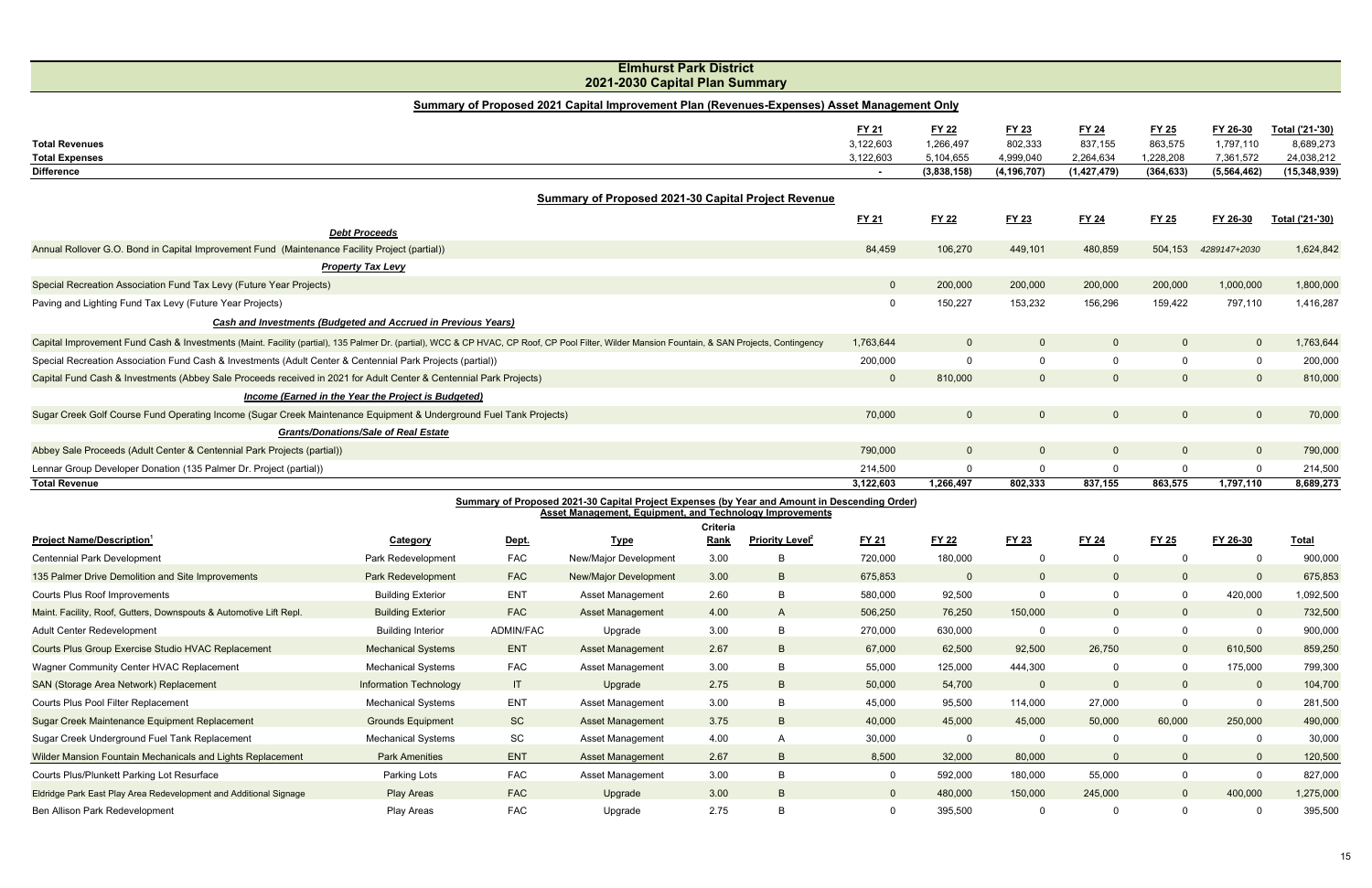|                                                                       |                                             |            |                         | <b>Criteria</b> |                                    |                |              |                |                |                |                |              |
|-----------------------------------------------------------------------|---------------------------------------------|------------|-------------------------|-----------------|------------------------------------|----------------|--------------|----------------|----------------|----------------|----------------|--------------|
| <b>Project Name/Description</b>                                       | Category                                    | Dept.      | <b>Type</b>             | <b>Rank</b>     | <b>Priority Level</b> <sup>2</sup> | FY 21          | <b>FY 22</b> | FY 23          | FY 24          | FY 25          | FY 26-30       | <b>Total</b> |
| Basketball/Tennis Court Resurfacing                                   | <b>Athletic Courts</b>                      | <b>FAC</b> | Asset Management        | 2.50            |                                    | 0              | 240,000      | 280,000        | 40,000         | 0              | $\mathbf 0$    | 560,000      |
| <b>Sugar Creek Restoration Project</b>                                | <b>Landscaping Improvements</b>             | <b>SC</b>  | Upgrade                 | 2.83            |                                    | $\mathbf{0}$   | 232,300      | 1,190,000      |                | $\Omega$       | $\Omega$       | 1,422,300    |
| <b>Backstop Replacement</b>                                           | <b>Athletic Fields</b>                      | <b>FAC</b> | Asset Management        | 2.50            | B                                  | $\mathbf{0}$   | 205,000      | 370,000        | 93,000         | $\mathbf 0$    | 505,000        | 1,173,000    |
| <b>Courts Plus Flooring Project</b>                                   | <b>Building Interior</b>                    | <b>ENT</b> | <b>Asset Management</b> | 2.50            | <sub>B</sub>                       | $\overline{0}$ | 169,000      | 54,000         | 75,000         | $\Omega$       | 226,500        | 524,500      |
| Rolling Vehicle Stock Replacement                                     | Vehicles                                    | <b>PRK</b> | Asset Management        | 2.00            | C                                  | $\mathbf{0}$   | 136,000      | 144,000        | 115,000        | 148,000        | 500,000        | 1,043,000    |
| <b>Berens Park Redevelopment</b>                                      | <b>Park Redevelopment</b>                   | <b>FAC</b> | <b>Asset Management</b> | 2.67            | B                                  | $\overline{0}$ | 135,000      | 342,000        | $\mathbf 0$    | 500,000        | $\overline{0}$ | 977,000      |
| East End Pool Asset Management                                        | <b>Outdoor Pools</b>                        | <b>FAC</b> | Asset Management        | 3.00            | B                                  | $\mathbf{0}$   | 121,500      | 35,000         | 0              | 0              | $\mathbf 0$    | 156,500      |
| <b>Courts Plus Fitness Equipment Replacement</b>                      | <b>Fitness Equipment</b>                    | <b>ENT</b> | <b>Asset Management</b> | 2.00            | $\mathbf{C}$                       | $\mathbf{0}$   | 117,500      | 180,080        | 145,400        | 145,000        | 688,922        | 1,276,902    |
| Plunkett and Crestview Parks Baseball Field Renovations               | <b>Athletic Fields</b>                      | <b>PRK</b> | Planning                | 2.50            | B                                  | $\mathbf{0}$   | 108,500      | 77,500         | 88,000         | 46,500         | 93,000         | 413,500      |
| <b>Hub Asset Management</b>                                           | <b>Park Amenities</b>                       | <b>FAC</b> | <b>Asset Management</b> | 2.33            |                                    | $\overline{0}$ | 85,000       | 25,000         | $\Omega$       | $\mathbf{0}$   | $\overline{0}$ | 110,000      |
| Courts Plus Tennis Area Improvements                                  | <b>Building Interior</b>                    | <b>ENT</b> | Asset Management        | 2.67            | B                                  | $\mathbf{0}$   | 74,000       | 25,000         | 149,000        | 0              | 15,000         | 263,000      |
| <b>Courts Plus Radiant Heat Boiler Replacement</b>                    | <b>Mechanical Systems</b>                   | ENT        | <b>Asset Management</b> | 2.80            | B                                  | $\overline{0}$ | 64,500       | $\overline{0}$ | $\Omega$       | $\Omega$       | $\overline{0}$ | 64,500       |
| <b>Trails and Paths Paving</b>                                        | <b>Trails and Paths</b>                     | <b>FAC</b> | <b>Asset Management</b> | 2.75            | B                                  | $\mathbf 0$    | 62,005       | 225,000        | 225,000        | 28,566         | $\mathbf 0$    | 540,571      |
| <b>Courts Plus Laundry Equipment Replacement</b>                      | <b>Building Interior</b>                    | <b>ENT</b> | Upgrade                 | 2.40            | C                                  | $\mathbf{0}$   | 58,500       | $\Omega$       |                | $\mathbf{0}$   | $\overline{0}$ | 58,500       |
| Courts Plus Racquetball Court Improvements                            | <b>Building Interior</b>                    | <b>ENT</b> | Asset Management        | 2.00            | C                                  | $\mathbf 0$    | 48,000       | 92,000         | 0              | 0              | $\mathbf 0$    | 140,000      |
| Wagner Carpet Management - Music Rooms                                | <b>Building Interior</b>                    | <b>FAC</b> | <b>Asset Management</b> | 3.00            | B                                  | $\overline{0}$ | 48,000       | $\Omega$       |                | $\overline{0}$ | 30,000         | 78,000       |
| <b>Ballfield Lighting Controls</b>                                    | <b>Outdoor Facilities and Amenities</b>     | <b>PRK</b> | Upgrade                 | 2.00            | $\mathsf{C}$                       | $\mathbf 0$    | 41,000       | 0              |                | 0              | $\mathbf 0$    | 41,000       |
| <b>Sealcoating Projects</b>                                           | Parking Lots/Trails and Paths               | <b>FAC</b> | <b>Asset Management</b> | 3.00            | <sub>R</sub>                       | $\overline{0}$ | 35,000       | $\Omega$       | $\Omega$       | $\Omega$       | $\Omega$       | 35,000       |
| Parks and Facilities Grounds Equipment Replacement                    | <b>Grounds Equipment</b>                    | <b>PRK</b> | Asset Management        | 2.00            | C                                  | $\mathbf{0}$   | 33,500       | 33,500         | 99,000         | 29,500         | 150,000        | 345,500      |
| Wilder Mansion Wood Floor Replacement (2nd Floor)                     | <b>Building Interior</b>                    | ENT        | <b>Asset Management</b> | 2.60            | B                                  | $\overline{0}$ | 31,000       | 42,500         | 25,000         | $\mathbf{0}$   | $\mathbf 0$    | 56,000       |
| <b>Courts Plus Exterior Project</b>                                   | <b>Building Site</b>                        | <b>ENT</b> | Asset Management        | 2.67            | B                                  | $\mathbf 0$    | 27,000       | 45,000         |                | $\Omega$       | $\mathbf 0$    | 72,000       |
| Sugar Creek Clubhouse/Banquet Room Asset Management                   | <b>Building Interior/Mechanical Systems</b> | <b>SC</b>  | <b>Asset Management</b> | 2.50            | <sub>B</sub>                       | $\overline{0}$ | 25,000       | $\Omega$       | $\mathbf{0}$   | $\mathbf{0}$   | $\mathbf{0}$   | 25,000       |
| Butterfield Park Recreation Building Boiler Replacement               | <b>Mechanical Systems</b>                   | <b>FAC</b> | Asset Management        | 2.67            | B                                  | $\mathbf{0}$   | 20,000       | 51,500         | 0              | 0              | $\mathbf 0$    | 71,500       |
| <b>Fleet Propane Conversions</b>                                      | <b>Vehicles</b>                             | <b>PRK</b> | Upgrade                 | 2.33            | $\mathsf{C}$                       | $\overline{0}$ | 18,400       | 18,400         | 9,200          | 18,400         | 36,800         | 101,200      |
| Sugar Creek Driving Range Asset Management                            | Equipment                                   | SC         | Asset Management        | 3.00            | B                                  | $\mathbf 0$    | 15,000       | 0              |                | 0              | $\mathbf 0$    | 15,000       |
| <b>Depot Floor Replacement</b>                                        | <b>Building Interior</b>                    | <b>FAC</b> | <b>Asset Management</b> | 2.25            |                                    | $\Omega$       | 10,500       |                |                | <sup>o</sup>   | $\Omega$       | 10,500       |
| <b>Blood Pressure Machine</b>                                         | Equipment/Machines                          | ENT        | Asset Management        | 2.00            | С                                  | 0              | 7,500        |                | 0              | 0              | 0              | 7,500        |
| <b>Conrad Fischer Park Redevelopment</b>                              | <b>Outdoor Facilities and Amenities</b>     | <b>FAC</b> | Upgrade                 | 3.00            | B                                  | $\overline{0}$ | $\Omega$     | 135,000        | $\mathbf{0}$   | $\mathbf{0}$   | $\overline{0}$ | 135,000      |
| <b>Courts Plus Sanitary Lift Station Improvements</b>                 | <b>Mechanical Systems</b>                   | <b>ENT</b> | Asset Management        | 2.60            | B                                  | $\mathbf 0$    | $\mathbf 0$  | 85,000         | $\mathbf 0$    | 0              | $\mathbf 0$    | 85,000       |
| <b>PC Replacement</b>                                                 | <b>Information Technology</b>               | IT         | <b>Asset Management</b> | 3.00            | B                                  | $\overline{0}$ | $\Omega$     | 80,000         | $\Omega$       | $\mathbf{0}$   | $\overline{0}$ | 80,000       |
| East End Park and Pool Lights LED Retrofits                           | <b>Building Interior/Exterior</b>           | <b>FAC</b> | Upgrade                 | 2.33            | C                                  | $\mathbf 0$    | $\mathbf 0$  | 58,510         | 7,520          | $\mathbf 0$    | $\overline{0}$ | 66,030       |
| Berens Park Lights LED Retrofits                                      | <b>Building Interior/Exterior</b>           | <b>FAC</b> | Upgrade                 | 2.33            | $\mathsf{C}$                       | $\overline{0}$ | $\Omega$     | 54,250         | 137,568        | 166,500        | 303,400        | 661,718      |
| Sugar Creek Golf Course Entrance Fencing                              | <b>Building Site</b>                        | SC         | Asset Management        | 2.33            | C                                  | $\mathbf 0$    | 0            | 25,000         |                | 0              | $\mathbf 0$    | 25,000       |
| Jaycee Tot Lot Park Redevelopment                                     | <b>Play Areas</b>                           | <b>FAC</b> | Upgrade                 | 2.33            | $\mathsf{C}$                       | $\overline{0}$ | $\Omega$     | $\mathbf{0}$   | 210,000        | $\mathbf{0}$   | $\overline{0}$ | 210,000      |
| Administrative Building Upgrades and Improvements                     | <b>Building Interior/Exterior</b>           | <b>FAC</b> | Asset Management        | 2.00            | $\mathsf{C}$                       | $\mathbf 0$    | $\mathbf 0$  | $\mathbf 0$    | 207,000        | $\mathbf 0$    | $\overline{0}$ | 207,000      |
| Van Voorst Park Redevelopment                                         | <b>Park Amenities</b>                       | <b>FAC</b> | Asset Management        | 2.67            | B                                  | $\overline{0}$ | $\Omega$     | $\mathbf{0}$   | 125,000        | $\mathbf{0}$   | $\overline{0}$ | 125,000      |
| Smalley Pool Underwater lights & Exterior Lights Energy Retrofit Eng. | <b>Building Interior/exterior</b>           | <b>FAC</b> | Upgrade                 | 2.33            | $\mathsf{C}$                       | $\mathbf 0$    | $\mathbf 0$  | $\mathbf 0$    | 20,396         | 0              | $\mathbf 0$    | 20,396       |
| Butterfield Park and Recreation Building Lights LED Retrofits         | <b>Building Interior/Exterior</b>           | <b>FAC</b> | Upgrade                 | 2.67            | B                                  | $\overline{0}$ | $\Omega$     | $\mathbf{0}$   | 14,800         | 7,689          | $\Omega$       | 22,489       |
| Plunkett Park Lights LED Retrofits                                    | <b>Building Interior/Exterior</b>           | <b>FAC</b> | Upgrade                 | 2.33            | $\mathsf{C}$                       | $\mathbf 0$    | $\mathbf 0$  | $\mathbf 0$    | 0              | 3,053          | 197,950        | 201,003      |
| <b>Crestview Park Redevelopment</b>                                   | <b>Park Redevelopment</b>                   | <b>FAC</b> | Upgrade                 | 2.75            | B                                  | $\overline{0}$ | $\Omega$     | $\Omega$       | $\overline{0}$ | $\overline{0}$ | 480,000        | 480,000      |
| Marjorie Davis Park Redevelopment                                     | Play Areas                                  | FAC        | Upgrade                 | 2.00            | $\mathsf{C}$                       | $\mathbf 0$    | $\mathbf 0$  | 0              | 0              | $\overline{0}$ | 375,000        | 375,000      |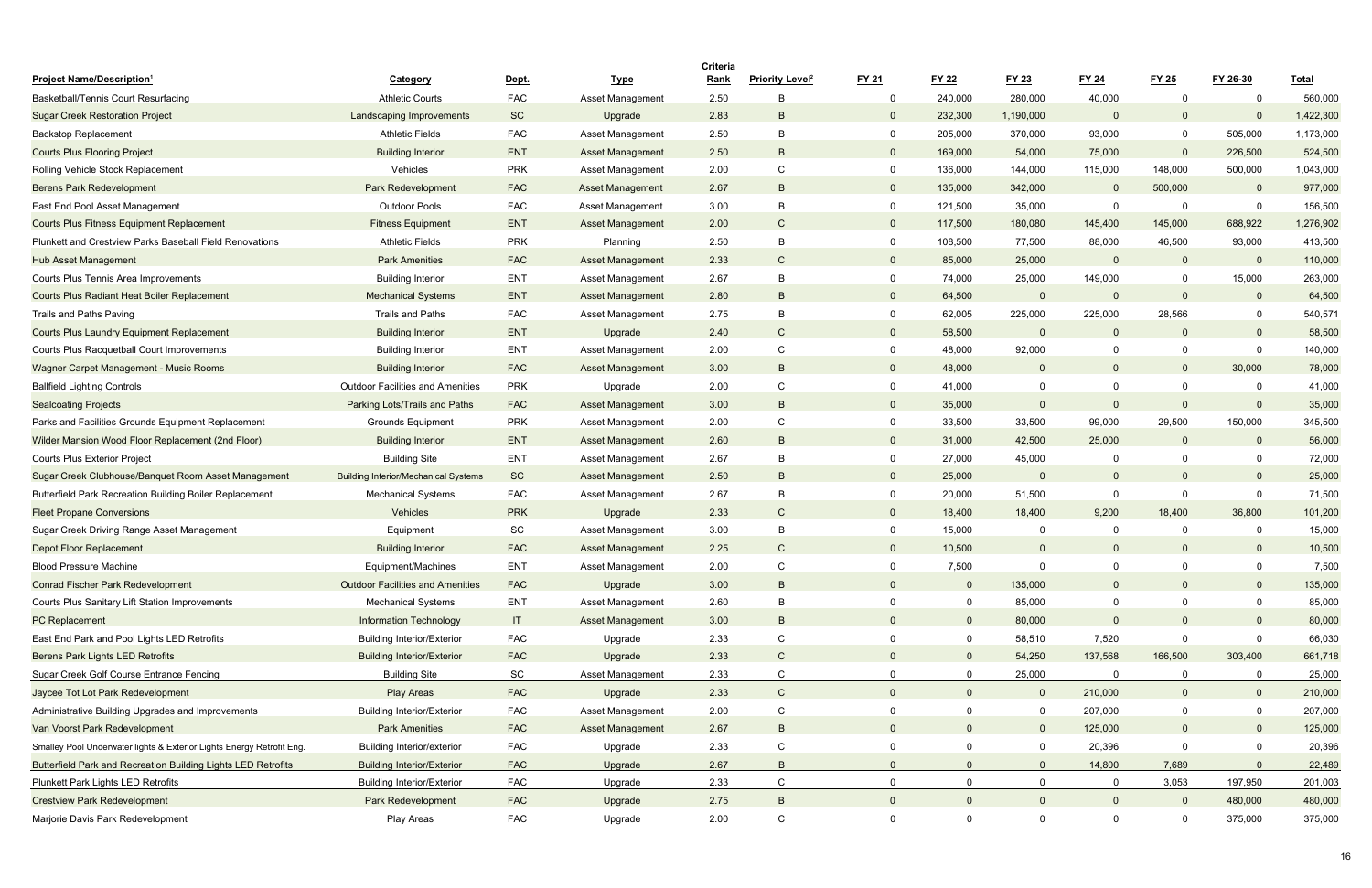|                                                |                                    |            |                         | Criteria    |                                    |                |              |           |              |              |           |              |
|------------------------------------------------|------------------------------------|------------|-------------------------|-------------|------------------------------------|----------------|--------------|-----------|--------------|--------------|-----------|--------------|
| <b>Project Name/Description1</b>               | <b>Category</b>                    | Dept.      | <u>Type</u>             | <u>Rank</u> | <b>Priority Level</b> <sup>2</sup> | <b>FY 21</b>   | <b>FY 22</b> | FY 23     | <b>FY 24</b> | <b>FY 25</b> | FY 26-30  | <b>Total</b> |
| <b>Pioneer Park Upgrades</b>                   | Play Areas                         | <b>FAC</b> | Upgrade                 | 3.00        | в                                  |                |              |           |              |              | 350,000   | 350,000      |
| <b>Plunkett Park Redevelopment</b>             | <b>Athletic Fields</b>             | <b>FAC</b> | Upgrade                 | 2.00        | ◡                                  | $\mathbf{0}$   |              | $\Omega$  |              |              | 350,000   | 350,000      |
| East End Park Redevelopment                    | Outdoor Bathrooms/Trails and Paths | <b>FAC</b> | Upgrade                 | 2.50        |                                    |                |              |           |              |              | 270,000   | 270,000      |
| <b>Garden Plot Development</b>                 | <b>New Construction</b>            | <b>PRK</b> | Upgrade                 | 3.00        | B                                  | $\overline{0}$ |              | $\Omega$  |              |              | 187,000   | 187,000      |
| <b>Courts Plus Emergency Power</b>             | <b>Mechanical Systems</b>          | <b>ENT</b> | Asset Management        | 2.00        | ◡                                  |                |              |           |              |              | 135,000   | 135,000      |
| <b>Kiwanis Park Redevelopment</b>              | <b>Park Amenities</b>              | <b>FAC</b> | <b>Asset Management</b> | 2.67        | B                                  | $\Omega$       |              | $\Omega$  |              |              | 95,000    | 95,000       |
| Sugar Creek Irrigation Pump System Replacement | <b>Mechanical Systems</b>          | SC         | Asset Management        | 1.33        | D                                  | 0              |              |           |              |              | 80,000    | 80,000       |
| <b>Wilder Mansion Emergency Power</b>          | <b>Mechanical Systems</b>          | <b>ENT</b> | Upgrade                 | 2.00        |                                    |                |              |           |              |              | 62,500    | 62,500       |
| Contingency                                    |                                    |            |                         |             |                                    | 75,000         | 75,000       | 75,000    | 75,000       | 75,000       | 375,000   | 750,000      |
| <b>Total Expenses</b>                          |                                    |            |                         |             |                                    | 3,122,603      | 5,104,655    | 4,999,040 | 2,264,634    | 1,228,208    | 7,361,572 | 24,038,212   |
|                                                |                                    |            |                         |             |                                    |                |              |           |              |              |           |              |

|                                                                                                                                                                                                |                              |                  |                                                                                        | <b>Criteria</b> |                                    |                |                |              |              |              |                |              |
|------------------------------------------------------------------------------------------------------------------------------------------------------------------------------------------------|------------------------------|------------------|----------------------------------------------------------------------------------------|-----------------|------------------------------------|----------------|----------------|--------------|--------------|--------------|----------------|--------------|
| <b>Project Name/Description<sup>1</sup></b>                                                                                                                                                    | Category                     | Dept.            | <b>Type</b>                                                                            | <b>Rank</b>     | <b>Priority Level</b> <sup>2</sup> | <b>FY 21</b>   | <b>FY 22</b>   | FY 23        | <b>FY 24</b> | <b>FY 25</b> | FY 26-30       | <b>Total</b> |
| New Indoor Sports Facility                                                                                                                                                                     | <b>New Construction</b>      | <b>ADMIN/FAC</b> | New/Major Development                                                                  | 3.00            | B                                  | 0              | 19,715,000     | 22,403,749   | 23,584,998   | 5,896,253    | $\Omega$       | 71,600,000   |
| <b>New Wagner Community Center</b>                                                                                                                                                             | <b>New Construction</b>      | <b>FAC</b>       | <b>New/Major Development</b>                                                           | 3.00            | B.                                 | $\Omega$       | 1,625,000      | 9,750,000    | 8,125,000    | $\Omega$     | $\Omega$       | 19,500,000   |
| Dog Park Development                                                                                                                                                                           | <b>New Construction</b>      | <b>ADMIN/FAC</b> | New/Major Development                                                                  | 3.00            | B                                  | $\mathbf{0}$   | 1,578,960      | 176,300      | $\Omega$     | $\Omega$     | $\Omega$       | 1,755,260    |
| <b>Land Acquisition</b>                                                                                                                                                                        | <b>Land Acquisition</b>      | <b>ADMIN</b>     | New/Major Development                                                                  | 2.33            | $\mathsf{C}$                       | $\overline{0}$ | 500,000        | 500,000      | 500,000      | 500,000      | 2,500,000      | 4,500,000    |
| <b>Lizzadro Museum Demolition</b>                                                                                                                                                              | <b>New Construction</b>      | <b>ADMIN/FAC</b> | New/Major Development                                                                  | 2.67            | B                                  | $\mathbf{0}$   | 300,000        | 1,000,000    |              |              | $\Omega$       | 1,300,000    |
| Vision 2020 Projects Professional Services                                                                                                                                                     | <b>Professional Services</b> | <b>ADMIN</b>     | Planning                                                                               | 2.67            | B                                  | $\Omega$       | 25,000         | $\Omega$     |              |              | $\mathbf{0}$   | 25,000       |
| Wilder Building (225 Prospect Ave)                                                                                                                                                             | <b>Building Interior</b>     | <b>FAC</b>       | Upgrade                                                                                | 2.33            | $\mathsf{C}$                       | $\mathbf 0$    | $\Omega$       | 300,000      |              | $\Omega$     | $\mathbf 0$    | 300,000      |
| <b>Crestview Park Recreation Building Replacement</b>                                                                                                                                          | <b>New Construction</b>      | <b>FAC</b>       | <b>New/Major Development</b>                                                           | 3.00            | B                                  | $\overline{0}$ | $\Omega$       | 290,000      |              | $\Omega$     | $\overline{0}$ | 290,000      |
| Wilder Park Recreation Building Replacement                                                                                                                                                    | New Construction             | <b>FAC</b>       | New/Major Development                                                                  | 3.00            | B                                  | $\Omega$       | $\Omega$       | 270,000      |              |              | $\Omega$       | 270,000      |
| New Eldridge Park Recreation Building                                                                                                                                                          | <b>New Construction</b>      | <b>FAC</b>       | <b>New/Major Development</b>                                                           | 3.00            | <sub>B</sub>                       | $\Omega$       | $\Omega$       | $\Omega$     | 230,000      | 1,150,000    | 920,000        | 2,300,000    |
| North Side Maintenance Facility                                                                                                                                                                | <b>New Construction</b>      | <b>PRK</b>       | New/Major Development                                                                  | 2.33            | C                                  | $\mathbf{0}$   | $\Omega$       | $\Omega$     |              |              | 3,500,000      | 3,500,000    |
| <b>Total Expenses</b>                                                                                                                                                                          |                              |                  |                                                                                        |                 |                                    | $\Omega$       | 23,743,960     | 34,690,049   | 32,439,998   | 7,546,253    | 6,920,000      | 105,340,260  |
|                                                                                                                                                                                                |                              |                  | Government Assets-Other (by Year and Amount in Descending Order)                       |                 |                                    |                |                |              |              |              |                |              |
| Portable Stage                                                                                                                                                                                 | <b>Grounds Equipment</b>     | <b>PRK</b>       | Upgrade                                                                                | 2.50            | <sub>B</sub>                       | $\mathbf{0}$   | 150,000        | $\Omega$     |              | $\Omega$     | $\Omega$       | 150,000      |
| <b>Smalley Pool Bathhouse Replacement</b>                                                                                                                                                      | <b>New Construction</b>      | <b>FAC</b>       | <b>New/Major Development</b>                                                           | 2.33            | $\mathsf{C}$                       | $\Omega$       | $\Omega$       | $\Omega$     | $\Omega$     |              | 3,200,000      | 3,200,000    |
| <b>Total Expenses</b>                                                                                                                                                                          |                              |                  |                                                                                        |                 |                                    | $\mathbf{0}$   | 150.000        | $\mathbf{0}$ | $\mathbf{0}$ |              | 3.200.000      | 3,350,000    |
|                                                                                                                                                                                                |                              |                  | <b>Enterprise Assets-Vision 2020 Projects (by Year and Amount in Descending Order)</b> |                 |                                    |                |                |              |              |              |                |              |
| <b>Sugar Creek Maintenance Facility Redevelopment</b>                                                                                                                                          | <b>New Construction</b>      | SC               | New/Major Development                                                                  | 2.83            | B                                  | $\overline{0}$ | $\overline{0}$ | $\Omega$     | $\Omega$     | $\Omega$     | 890,000        | 890,000      |
| <b>Total Expenses</b>                                                                                                                                                                          |                              |                  |                                                                                        |                 |                                    | $\mathbf{0}$   | $\Omega$       | $\mathbf{0}$ | $\mathbf{0}$ | $\mathbf{0}$ | 890,000        | 890,000      |
|                                                                                                                                                                                                |                              |                  | Enterprise Assets-Other (by Year and Amount in Descending Order)                       |                 |                                    |                |                |              |              |              |                |              |
| <b>Courts Plus Expansion</b>                                                                                                                                                                   | <b>Buildings</b>             | ENT              | Upgrade                                                                                | 2.25            | $\mathsf{C}$                       | $\Omega$       | $\Omega$       | 3,998,000    |              | $\Omega$     | $\Omega$       | 3,998,000    |
| <b>Courts Plus Racquetball Courts Conversion</b>                                                                                                                                               | <b>Building Interior</b>     | <b>ENT</b>       | Upgrade                                                                                | 2.00            | $\mathsf{C}$                       | $\mathbf 0$    | $\Omega$       | $\Omega$     |              | $\mathbf 0$  | 615,000        | 615,000      |
| <b>Total Expenses</b>                                                                                                                                                                          |                              |                  |                                                                                        |                 |                                    | $\mathbf{0}$   | - 0            | 3,998,000    | O            | $\Omega$     | 615,000        | 4,613,000    |
| Project titles in the 2021 Capital Budget reflect work proposed for 2021 and may not reflect work proposed for 2022-30<br><sup>2</sup> Priority: A-Highest; B-High; C-Medium; D-Low; E-No Need |                              |                  |                                                                                        |                 |                                    |                |                |              |              |              |                |              |

| Enterprise Assets-Other (by Year and Amount in Descending Order)<br>EN <sub>1</sub><br>2.25<br><b>Courts Plus Expansion</b><br><b>Buildings</b><br>Upgrade |                          |                 |         |      |  |  |  |  |  |
|------------------------------------------------------------------------------------------------------------------------------------------------------------|--------------------------|-----------------|---------|------|--|--|--|--|--|
|                                                                                                                                                            |                          |                 |         |      |  |  |  |  |  |
| Courts Plus Racquetball Courts Conversion                                                                                                                  | <b>Building Interior</b> | EN <sub>1</sub> | Upgrade | 2.00 |  |  |  |  |  |
| <b>Total Evnoncoc</b>                                                                                                                                      |                          |                 |         |      |  |  |  |  |  |

#### **Government Assets-Vision 2020 Projects (by Year and Amount in Descending Order) Summary of Proposed 2021-30 New and Major Redevelopment Expenses (includes Vision 2020 Future Year Projects)**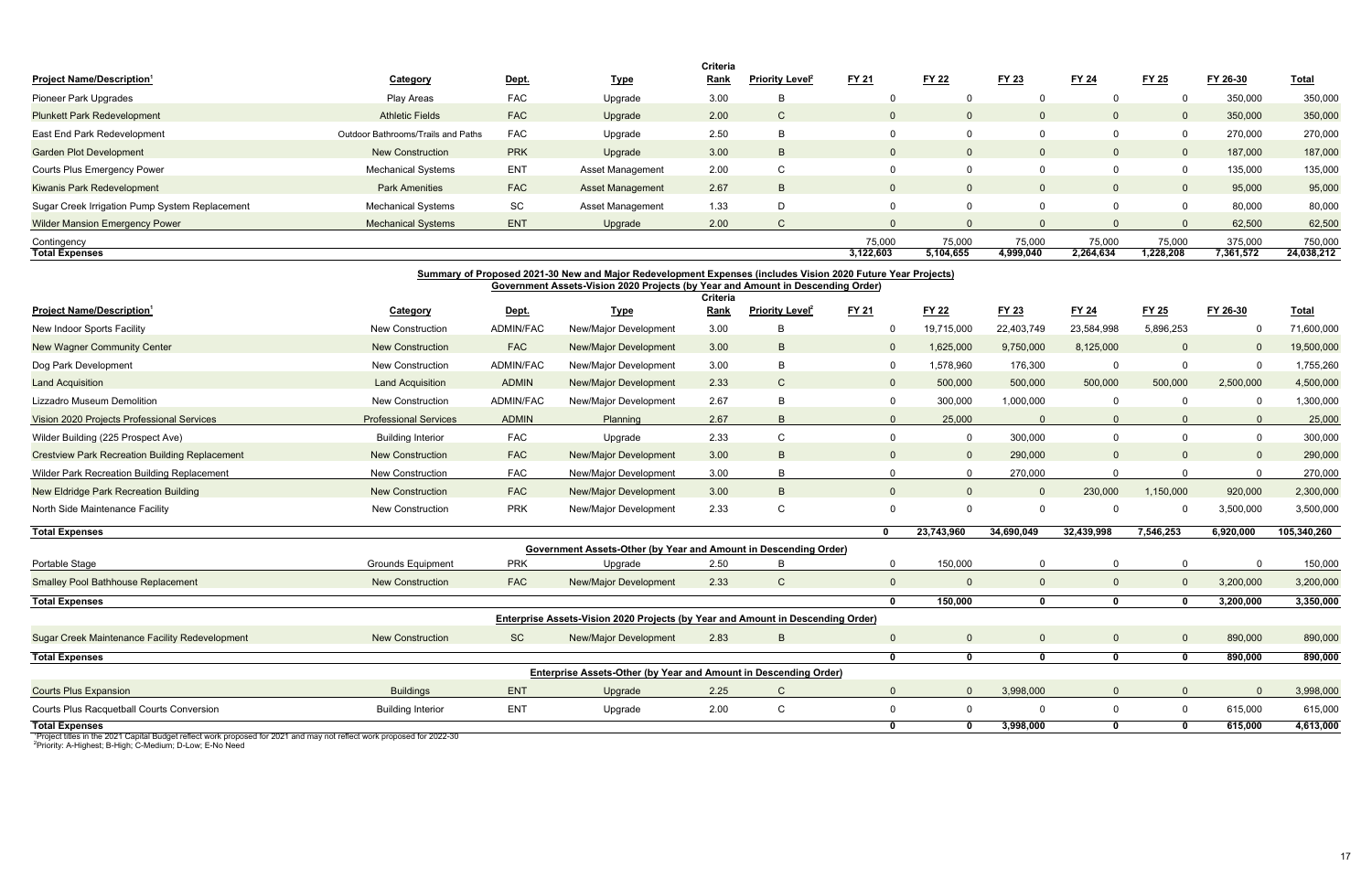

Debt financing is used to fund one-time capital expenditures that are part of the Long-range Capital Improvement Plan. In 2010, the Illinois General Assembly approved that the District's bonding authority could increase annually based on the Consumer Price Index. These funds provide the District the ability to use longterm debt instruments and operating surpluses to finance large capital projects and repay outstanding debt rather than relying on funds that are needed to meet operating expenses. The District prepares detailed analysis of existing obligations, current and projected reserves and future liability levels before making a decision to issue new debt or refinance existing debt such as the refunding of the G.O. Debt Certificates in February 2012 (saving taxpayers over \$440,000 in interest expenses over the 10 years) and the 2006 G.O. Limited Tax Bonds in April 2014 (saving taxpayers \$204,528 during the twelve-year life of the reissued bonds). At the end of 2017, the District issued debt in the principal amount of \$4,310,000. Of the total issue, \$2,650,000 was primarily used to finance the acquisition and initial site preparation of newly acquired properties at 135 S. Palmer Drive, 447 W. Armitage Avenue, and 207 N. Hampshire Avenue. In addition, \$1,660,000 was included in the issue to replace the District's annual rollover bond amounts for fiscal years 2018, 2019, and 2020 to be used for additional capital project spending and for the repayment of outstanding debt. In December 2019, the District issued bonds in the amount of \$5,500,000 to finance the purchase of the Centennial Park property located at 155 E. St. Charles Road. Estimates of the principal and interest due are included in the schedule of outstanding debt for the proposed budget.

|                                                                                                                 |                                                                                                     | <b>Outstanding Debt</b>                                                       |                            |                          |                                   |  |  |  |  |  |  |
|-----------------------------------------------------------------------------------------------------------------|-----------------------------------------------------------------------------------------------------|-------------------------------------------------------------------------------|----------------------------|--------------------------|-----------------------------------|--|--|--|--|--|--|
| <b>Bond Issue</b>                                                                                               | <b>Funding Source</b>                                                                               | <b>Principal and Interest</b><br><b>Total Outstanding as</b><br>of 12/31/2020 | 2021 Principal<br>Payment  | 2021 Interest<br>Payment | 2021 Total<br><b>Debt Payment</b> |  |  |  |  |  |  |
| General Obligation Limited Tax Refunding Debt Certificates, Series 2012                                         |                                                                                                     |                                                                               |                            |                          |                                   |  |  |  |  |  |  |
| Expansion of Sugar Creek Golf Course<br>(SC) and purchase and redevelopment<br>of Wagner Community Center (WCC) | Annual Rollover Bond,<br>Sugar Creek Golf Course<br>Fund Revenues and<br>transfers from the General | 800,000<br>33,188<br>833,188                                                  | 296,250<br>(WCC)<br>98,750 | 15,778<br>(WCC)<br>5,259 | 416,038                           |  |  |  |  |  |  |
|                                                                                                                 | and Recreation Funds                                                                                |                                                                               | (SC)                       | (SC)                     |                                   |  |  |  |  |  |  |
| Debt Certificates, Series 2012A                                                                                 |                                                                                                     |                                                                               |                            |                          |                                   |  |  |  |  |  |  |
|                                                                                                                 |                                                                                                     | 660,000                                                                       |                            |                          |                                   |  |  |  |  |  |  |
| Purchase of 375 W. First Street.<br>Administrative Offices                                                      | Annual Rollover Bond                                                                                | 91,520                                                                        | 55,000                     | 12,870                   | 67,870                            |  |  |  |  |  |  |
|                                                                                                                 |                                                                                                     | 751,520                                                                       |                            |                          |                                   |  |  |  |  |  |  |
| General Obligation Limited Tax Park Refunding Bond, Series 2014A                                                |                                                                                                     |                                                                               |                            |                          |                                   |  |  |  |  |  |  |
| Redevelopment of East End Pool and                                                                              |                                                                                                     | 2,290,000                                                                     |                            |                          |                                   |  |  |  |  |  |  |
| Wilder Mansion and installation of two<br>synthetic turf athletic fields at Berens                              | Debt Service Tax Levy                                                                               | 180,053                                                                       | 435,000                    | 56,946                   | 491,946                           |  |  |  |  |  |  |
| Park                                                                                                            |                                                                                                     | 2,470,053                                                                     |                            |                          |                                   |  |  |  |  |  |  |
| General Obligation Limited Tax Bond, Series 2017A                                                               |                                                                                                     |                                                                               |                            |                          |                                   |  |  |  |  |  |  |
| Land Acquisition financing for 135                                                                              |                                                                                                     | 2,580,000                                                                     |                            |                          |                                   |  |  |  |  |  |  |
| Palmer Drive, 447 Armitage Avenue                                                                               | Debt Service Tax Levy                                                                               | 1,246,681                                                                     | 75,000                     | 98,231                   | 173,231                           |  |  |  |  |  |  |
| and 207 Hampshire Avenue.                                                                                       |                                                                                                     | 3,826,681                                                                     |                            |                          |                                   |  |  |  |  |  |  |
| General Obligation Alternate Revenue Source Bond, Series 2019                                                   |                                                                                                     |                                                                               |                            |                          |                                   |  |  |  |  |  |  |
| Centennial Park property at 155 E St                                                                            |                                                                                                     | 5,330,000                                                                     |                            |                          |                                   |  |  |  |  |  |  |
| Charles Rd.                                                                                                     | <b>Annual Rollover Bond</b>                                                                         | 2,871,750                                                                     | 110,000                    | 176,000                  | 286,000                           |  |  |  |  |  |  |
|                                                                                                                 |                                                                                                     | 8,201,750                                                                     |                            |                          |                                   |  |  |  |  |  |  |
|                                                                                                                 |                                                                                                     | Proposed Debt for 2021                                                        |                            |                          |                                   |  |  |  |  |  |  |
|                                                                                                                 | 2021 General Obligation Annual Rollover Bond                                                        |                                                                               |                            |                          |                                   |  |  |  |  |  |  |
| Debt Certificates, Series 2012, Series                                                                          |                                                                                                     | 598,794                                                                       |                            |                          |                                   |  |  |  |  |  |  |
| 2012A, G. O. Limited Tax Bond 2019                                                                              | Debt Service Tax Levy                                                                               | 5,988                                                                         | 598,794                    | 5,988                    | 604,782 <sup>[1]</sup>            |  |  |  |  |  |  |
| and to fund capital improvements                                                                                |                                                                                                     | 604,782                                                                       |                            |                          |                                   |  |  |  |  |  |  |
| Estimate (interest portion will be determined when the bond sale is negotiated)                                 |                                                                                                     |                                                                               |                            |                          |                                   |  |  |  |  |  |  |

The District's current and proposed debt portfolio for 2021 is illustrated in the chart below: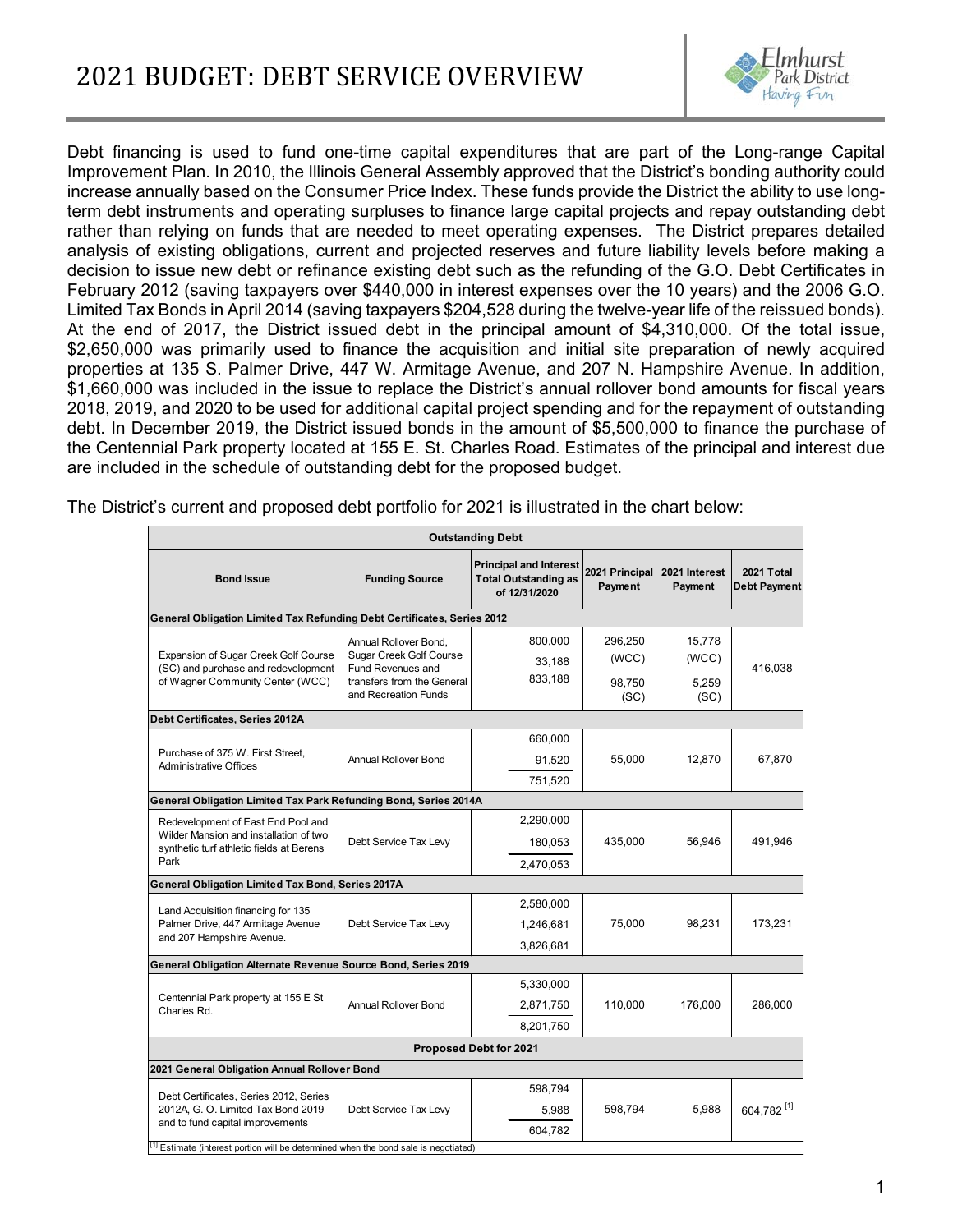

#### *2021 Proposed Debt Service Revenue*

The 2021 bond payments of \$2,037,016 detailed in the chart on the previous page (in the last column titled "Amount of 2021 Total Debt Payment") are budgeted in the Debt Service Fund along with bank and finance charges of \$2,000 and legal fees of \$5,000. Revenues in the Debt Service Fund to cover these payments are as follows:

- Taxes levied totaling \$1,269,959 to pay the 2014A G.O. Limited Tax Park Refunding Bond for East End Pool and Wilder Mansion and the 2017A G.O. Limited Tax Bond used to acquire properties at 135 Palmer Drive, 447 Armitage Avenue, and 204 Hampshire Avenue and the 2021 G.O Annual Rollover Bond;
- A transfer of \$104,009 from the Sugar Creek Golf Course Fund to the Debt Service Fund to pay the Sugar Creek Golf Course portion of the 2012 G.O. Limited Tax Refunding Debt Certificates;
- A transfer of \$75,000 from both the General Fund and from the Recreation Fund to the Debt Service Fund to pay a portion of the 2012 G.O. Ltd. Tax Refunding Debt Certificates for the Wagner Community Center; and
- G.O. Annual Rollover Bond proceeds of \$520,324 for a portion of the Wagner Community Center portion of the 2012 G.O. Ltd. Tax Refunding Debt Certificates for the Wagner Community Center, the Debt Certificates Series 2012A for the purchase of the Administrative Offices at 375 W. First Street and 2019 G.O. Ltd. Tax Bond for Centennial Park. Nearly all of the remainder of Annual Rollover Bond proceeds will be recorded in Capital Improvement Fund revenue to fund various capital projects (\$84,459 less interest).
- The Sugar Creek Golf Course Fund also includes a transfer of \$121,463 to the Village of Villa Park to pay the portion of the debt issued by the Village to purchase and develop the driving range.

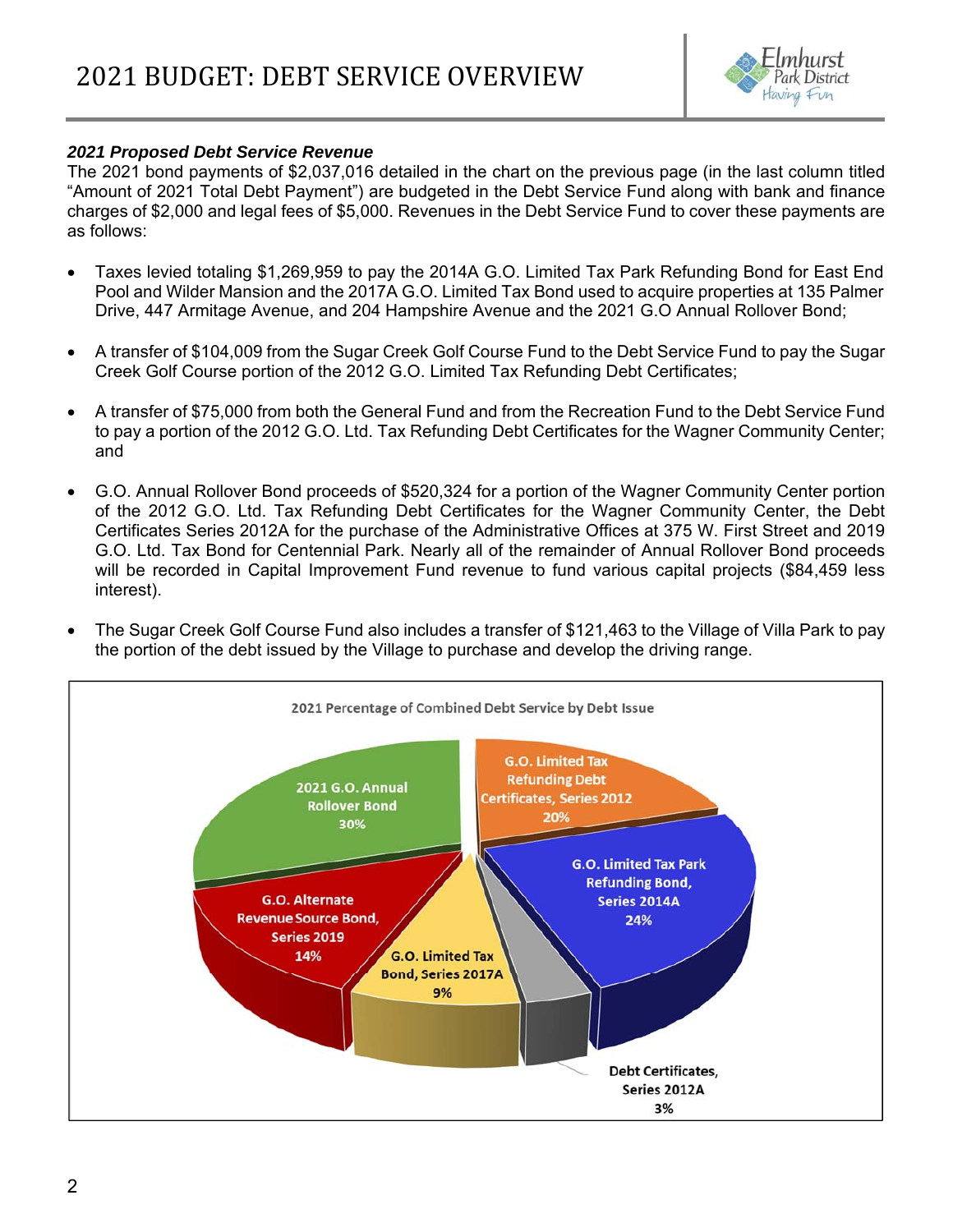

#### *Bond Rating*

In 2017, the District's operations were reviewed by representatives from Moody's Investor Service through an analysis of financial information prior to the issuance of the 2017A \$4.3 million G.O. Limited Tax Bonds. Moody's assigned the District's bond rating as an Aa1 rating reinforcing the District's healthy financial position. Moody's report cited the District's "healthy financial profile, strong tax base made up of a high income and wealthy population, and moderate debt and pension" as reasons for the high bond rating. This rating enables the District to acquire debt financing for infrastructure or major capital at a significant savings of interest.

#### *Debt Limit*

The legal debt limits as of December 31, 2020 for the District are 2.875% of the equalized assessed valuation (EAV) for total debt issued including referendum and non-referendum bonds. The District has approximately \$78 million in legal debt margin. The legal debt limit for non-referendum bonds is 0.575% of assessed valuation or \$15.6 million. Bonds are not included in the computation of statutory indebtedness unless the taxes levied to pay for such obligations are in fact extended. The District's long-term debt outlook is healthy as the District's percentage of legal debt limit, including the proposed annual rollover bond, is 9% of the total limit or \$6,928,794 (total remaining available limit is \$71,022,012) and for non-referendum General Obligation debt, the percentage of legal debt limit is 35% of the total limit or \$5,468,794 (total remaining available limit is \$10,121,367). The District's Moody's Investors Services Aa1 rating illustrates that the District is within a fiscally responsible level of debt. The chart below illustrates the legal debt margin calculations.

| <b>Estimated Legal Debt Margin Calculations</b>                                       |               |              |            |
|---------------------------------------------------------------------------------------|---------------|--------------|------------|
| (as of December 31, 2020)                                                             |               |              |            |
| Tax Year 2019 EAV plus TIF EAV (collectable calendar year 2020)                       | 2,711,332,372 |              |            |
| Non-Referendum General Obligation Debt Limit (0.575% of EAV)                          |               | 15,590,161   |            |
| Statutory Debt Limit (2.875% of EAV)                                                  |               |              | 77,950,806 |
| Less: Bonded Debt                                                                     |               |              |            |
| Debt Certificates, Series 2012A (due 11/01/32)                                        | 660,000       |              | 660,000    |
| General Obligation Limited Tax Refunding Debt Certificates Series 2012 (due 11/01/22) | 800,000       |              | 800,000    |
| Annual Rollover                                                                       | 598.794       | 598.794      | 598,794    |
| General Obligation Limited Tax Park Refunding Bonds, Series 2014A (due 12/15/25)      | 2,290,000     | 2,290,000    | 2,290,000  |
| General Obligation Limited Tax Park Bonds, Series 2017A (due 12/15/42)                | 2,580,000     | 2,580,000    | 2,580,000  |
| Total Outstanding Debt:                                                               | 6,928,794     | 5,468,794    | 6,928,794  |
| Total Available Legal Debt Margins:                                                   |               | 10, 121, 367 | 71,022,012 |
| Percentage of Debt Limit Committed                                                    |               | 35%          | 9%         |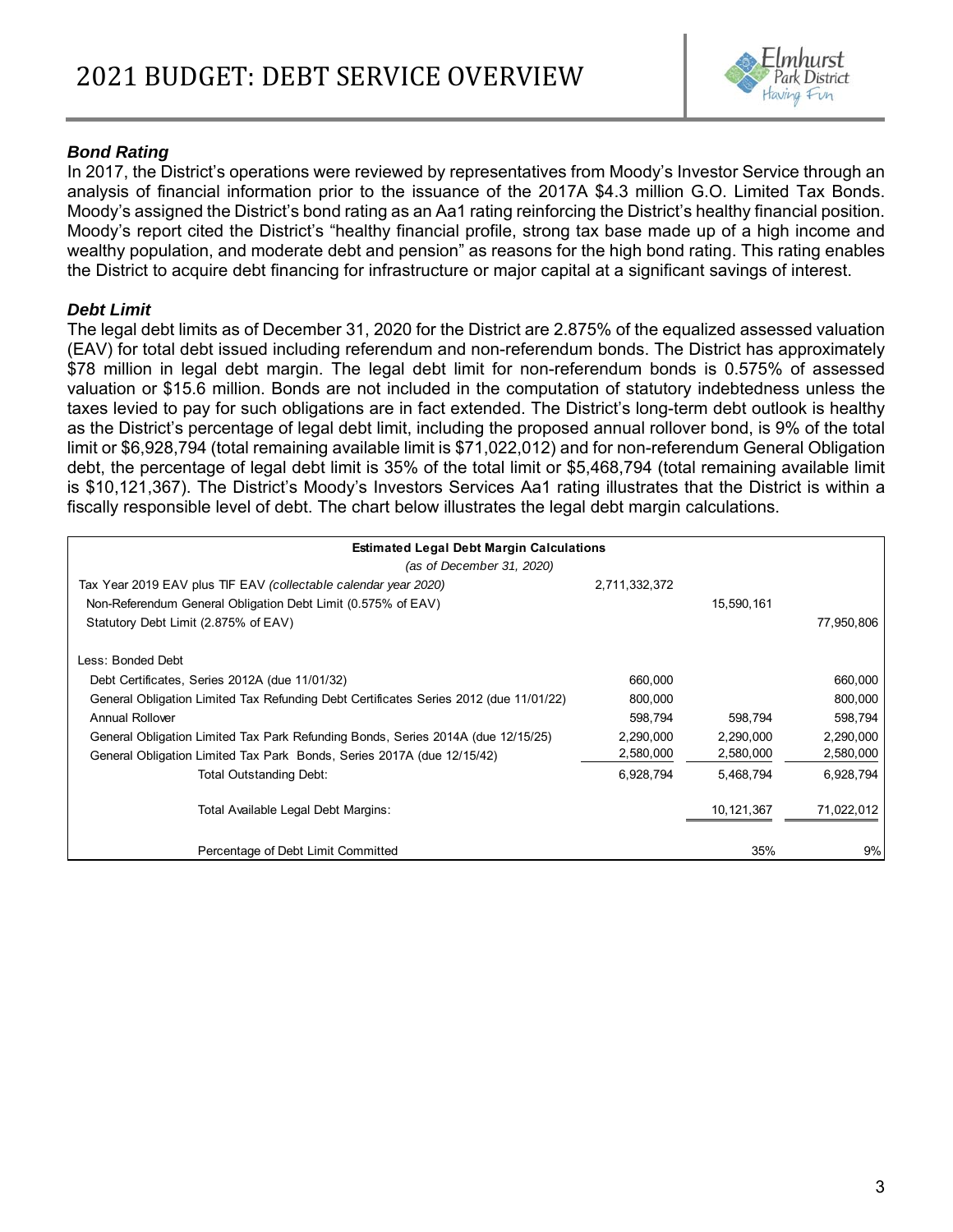# 2021 BUDGET: DEBT SERVICE OVERVIEW



This chart illustrates all five of the District's long-term debt instruments as detailed in the chart on page 1, as well as the proposed 2021 annual rollover bond issuance. The various instruments mature and will be fully paid in the following years: 2022, 2025, 2032, 2042 and 2049.

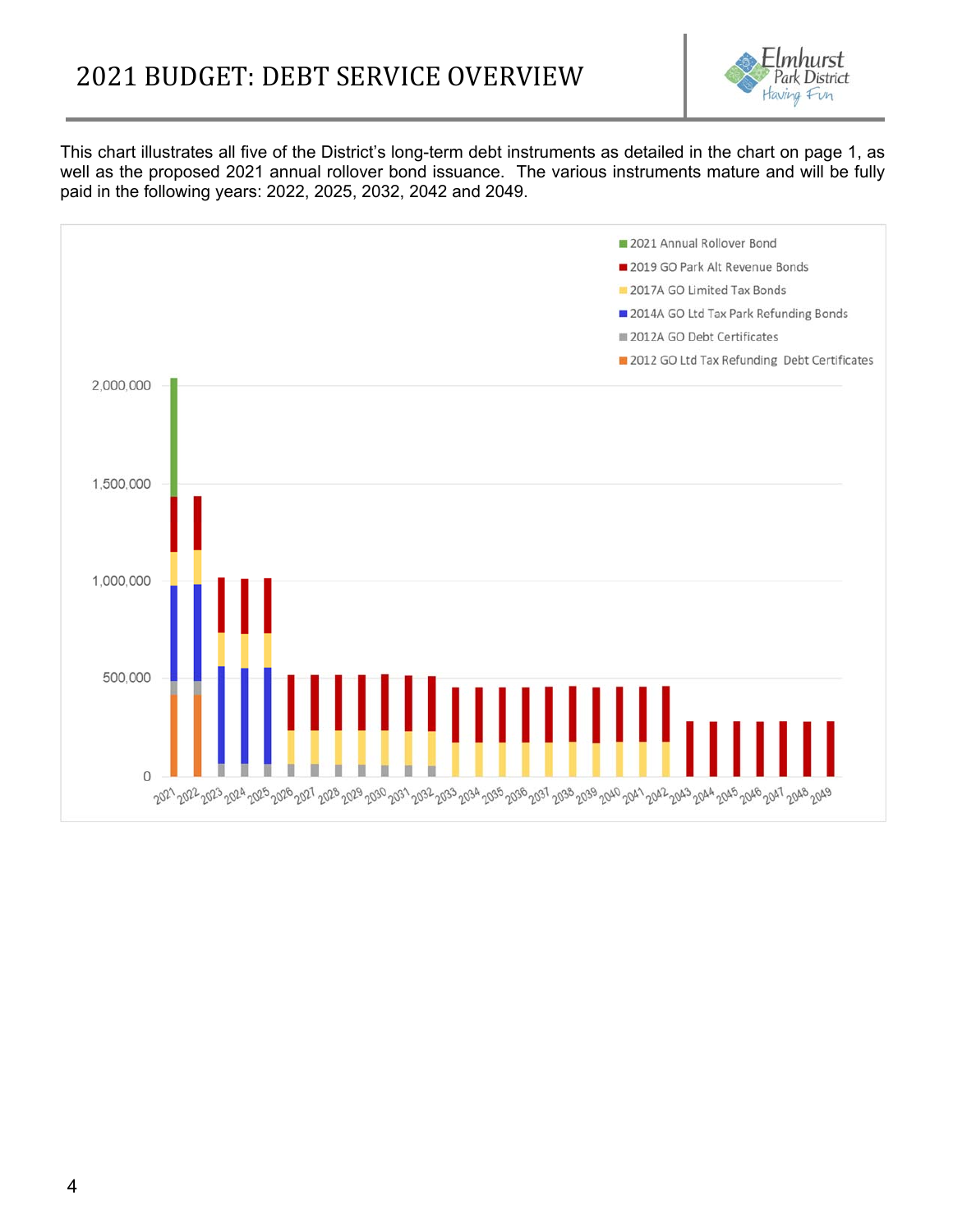# 2021 BUDGET: DEBT SERVICE OVERVIEW



This chart illustrates the District's projected long-term property tax funded debt service capacity combined with outstanding debt obligations that are required to be paid from the tax levy. As detailed, the District will have additional capacity to consider additional borrowing in future years in 2026 when the 2014A G.O. Limited Tax Park Refunding Bond is paid. The 2019 bond issue is paid over 30 years with the final payment occurring in 2049.

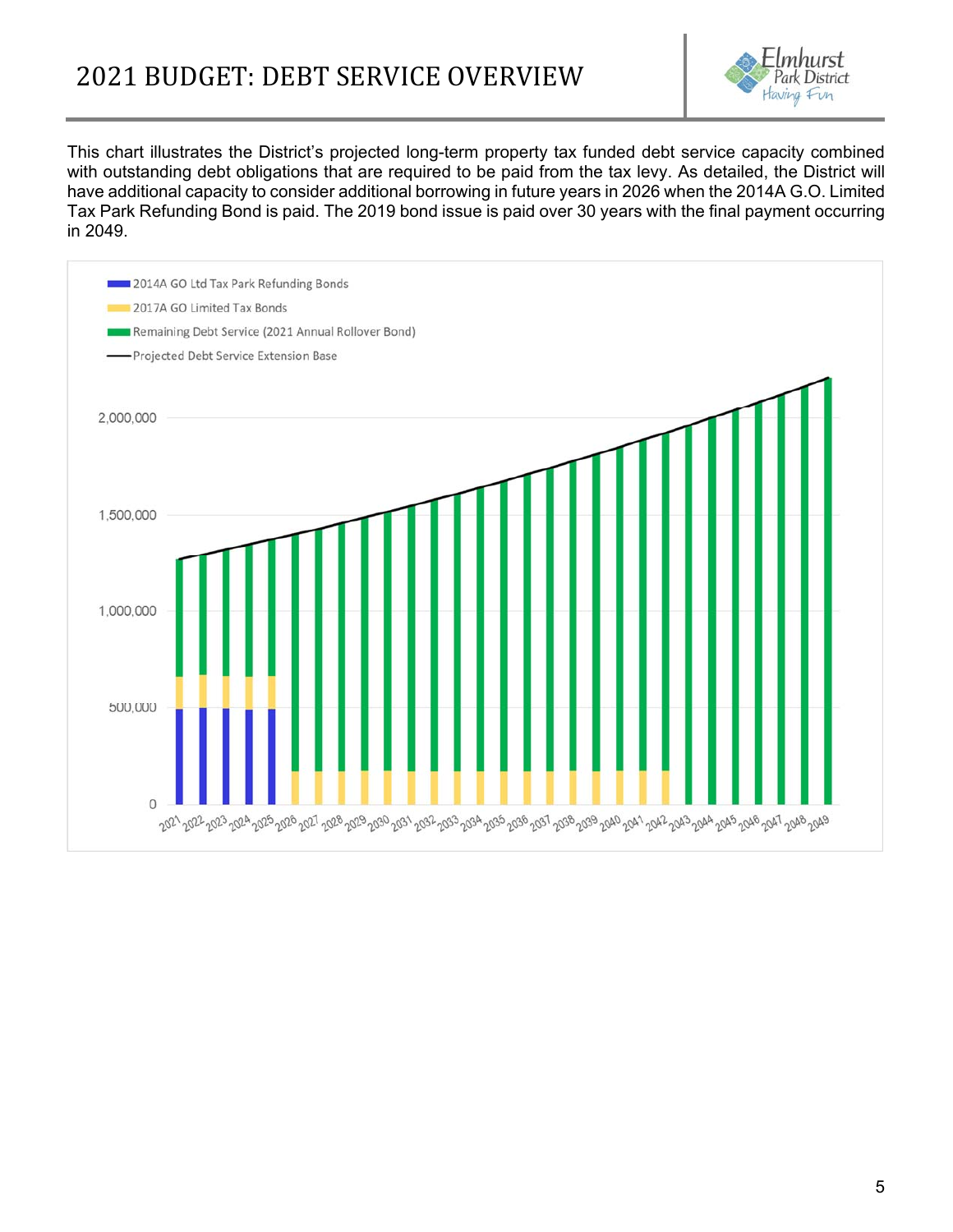

This table illustrates the District's debt service requirements to maturity of all outstanding debt with the annual principal and interest payments listed separately for each outstanding bond issue:

|               | 2012 GO Ltd Tax |                              | 2012A GO                                        |                           |           | 2014A Ltd Tax             |           | 2017A GO Ltd Tax          | 2019 GO Park Alternate   |                 |               |           |
|---------------|-----------------|------------------------------|-------------------------------------------------|---------------------------|-----------|---------------------------|-----------|---------------------------|--------------------------|-----------------|---------------|-----------|
|               |                 | <b>Ref Debt Certificates</b> |                                                 | <b>Debt Certificates</b>  |           | Park Refunding Bonds      |           | <b>Bonds</b>              | <b>Revenue Bond</b>      |                 |               |           |
|               |                 | <b>Issued \$3,710,000</b>    |                                                 | <b>Issued \$1,100,000</b> |           | <b>Issued \$4,455,000</b> |           | <b>Issued \$4,310,000</b> | <b>Issue \$5,500,000</b> |                 |               |           |
| <b>Fiscal</b> |                 |                              | Interest: 2.00% - 3.00% Interest: 0.60% - 2.50% |                           |           | Interest: 1.95% - 3.50%   |           | Interest: 3.75% - 4.00%   | Interest: 3.00% - 4.00%  |                 | <b>Totals</b> |           |
| Year          | Principal       | <b>Interest</b>              | Principal                                       | Interest                  | Principal | Interest                  | Principal | Interest                  | Principal                | <b>Interest</b> | Principal     | Interest  |
| 2021          | 395,000         | 21,037                       | 55,000                                          | 12,870                    | 435,000   | 56,946                    | 75,000    | 98,231                    | 110,000                  | 176,000         | 1,070,000     | 365,084   |
| 2022          | 405,000         | 12,150                       | 55,000                                          | 12,100                    | 450,000   | 47,594                    | 80,000    | 95,231                    | 110,000                  | 171,600         | 1,100,000     | 338,675   |
| 2023          |                 |                              | 55,000                                          | 11,275                    | 460,000   | 36,906                    | 80,000    | 92,031                    | 115,000                  | 167,200         | 710,000       | 307,412   |
| 2024          |                 |                              | 55,000                                          | 10,395                    | 465,000   | 25,406                    | 85,000    | 88,831                    | 120,000                  | 162,600         | 725,000       | 287,232   |
| 2025          |                 |                              | 55,000                                          | 9,460                     | 480,000   | 13,200                    | 90,000    | 85,431                    | 125,000                  | 157,800         | 750,000       | 265,891   |
| 2026          |                 |                              | 55,000                                          | 8,470                     |           |                           | 90,000    | 81,831                    | 130,000                  | 152,800         | 275,000       | 243,101   |
| 2027          |                 |                              | 55,000                                          | 7,425                     |           |                           | 95,000    | 78,231                    | 135,000                  | 147,600         | 285,000       | 233,256   |
| 2028          |                 |                              | 55,000                                          | 6,325                     |           |                           | 100,000   | 74,431                    | 140,000                  | 142,200         | 295,000       | 222,956   |
| 2029          |                 |                              | 55,000                                          | 5,170                     |           |                           | 105,000   | 70,431                    | 145,000                  | 136,600         | 305,000       | 212,201   |
| 2030          |                 |                              | 55,000                                          | 3,960                     |           |                           | 110,000   | 66,231                    | 155,000                  | 130,800         | 320,000       | 200,991   |
| 2031          |                 |                              | 55,000                                          | 2,695                     |           |                           | 110,000   | 61,831                    | 160,000                  | 124,600         | 325,000       | 189,126   |
| 2032          |                 |                              | 55,000                                          | 1,375                     |           |                           | 115,000   | 57,431                    | 165,000                  | 118,200         | 335,000       | 177,006   |
| 2033          |                 |                              |                                                 |                           |           |                           | 120,000   | 52,831                    | 170,000                  | 111,600         | 290,000       | 164,431   |
| 2034          |                 |                              |                                                 |                           |           |                           | 125,000   | 48,031                    | 175,000                  | 106,500         | 300,000       | 154,531   |
| 2035          |                 |                              |                                                 |                           |           |                           | 130,000   | 43,031                    | 180,000                  | 101,250         | 310,000       | 144,281   |
| 2036          |                 |                              |                                                 |                           |           |                           | 135,000   | 37,831                    | 185,000                  | 95,850          | 320,000       | 133,681   |
| 2037          |                 |                              |                                                 |                           |           |                           | 140,000   | 32,431                    | 195,000                  | 90,300          | 335,000       | 122,731   |
| 2038          |                 |                              |                                                 |                           |           |                           | 150,000   | 26,831                    | 200,000                  | 84,450          | 350,000       | 111,281   |
| 2039          |                 |                              |                                                 |                           |           |                           | 150,000   | 21,769                    | 205,000                  | 78,450          | 355,000       | 100,219   |
| 2040          |                 |                              |                                                 |                           |           |                           | 160,000   | 16,706                    | 210,000                  | 72,300          | 370,000       | 89,006    |
| 2041          |                 |                              |                                                 |                           |           |                           | 165,000   | 11,306                    | 215,000                  | 66,000          | 380,000       | 77,306    |
| 2042          |                 |                              |                                                 |                           |           |                           | 170,000   | 5,738                     | 225,000                  | 59,550          | 395,000       | 65,287    |
| 2043          |                 |                              |                                                 |                           |           |                           |           |                           | 230,000                  | 52,800          | 230,000       | 52,800    |
| 2044          |                 |                              |                                                 |                           |           |                           |           |                           | 235,000                  | 45,900          | 235,000       | 45,900    |
| 2045          |                 |                              |                                                 |                           |           |                           |           |                           | 245,000                  | 38,850          | 245,000       | 38,850    |
| 2046          |                 |                              |                                                 |                           |           |                           |           |                           | 250,000                  | 31,500          | 250,000       | 31,500    |
| 2047          |                 |                              |                                                 |                           |           |                           |           |                           | 260,000                  | 24,000          | 260,000       | 24,000    |
| 2048          |                 |                              |                                                 |                           |           |                           |           |                           | 265,000                  | 16,200          | 265,000       | 16,200    |
| 2049          |                 |                              |                                                 |                           |           |                           |           |                           | 275,000                  | 8,250           | 275,000       | 8,250     |
|               |                 |                              |                                                 |                           |           |                           |           |                           |                          |                 |               |           |
| Total         | 800,000         | 33,188                       | 660,000                                         | 91,520                    | 2,290,000 | 180,053                   | 2,580,000 | 1,246,681                 | 5,330,000                | 2,871,750       | 11,660,000    | 4,423,184 |

#### **DEBT SERVICE REQUIREMENTS TO MATURITY**